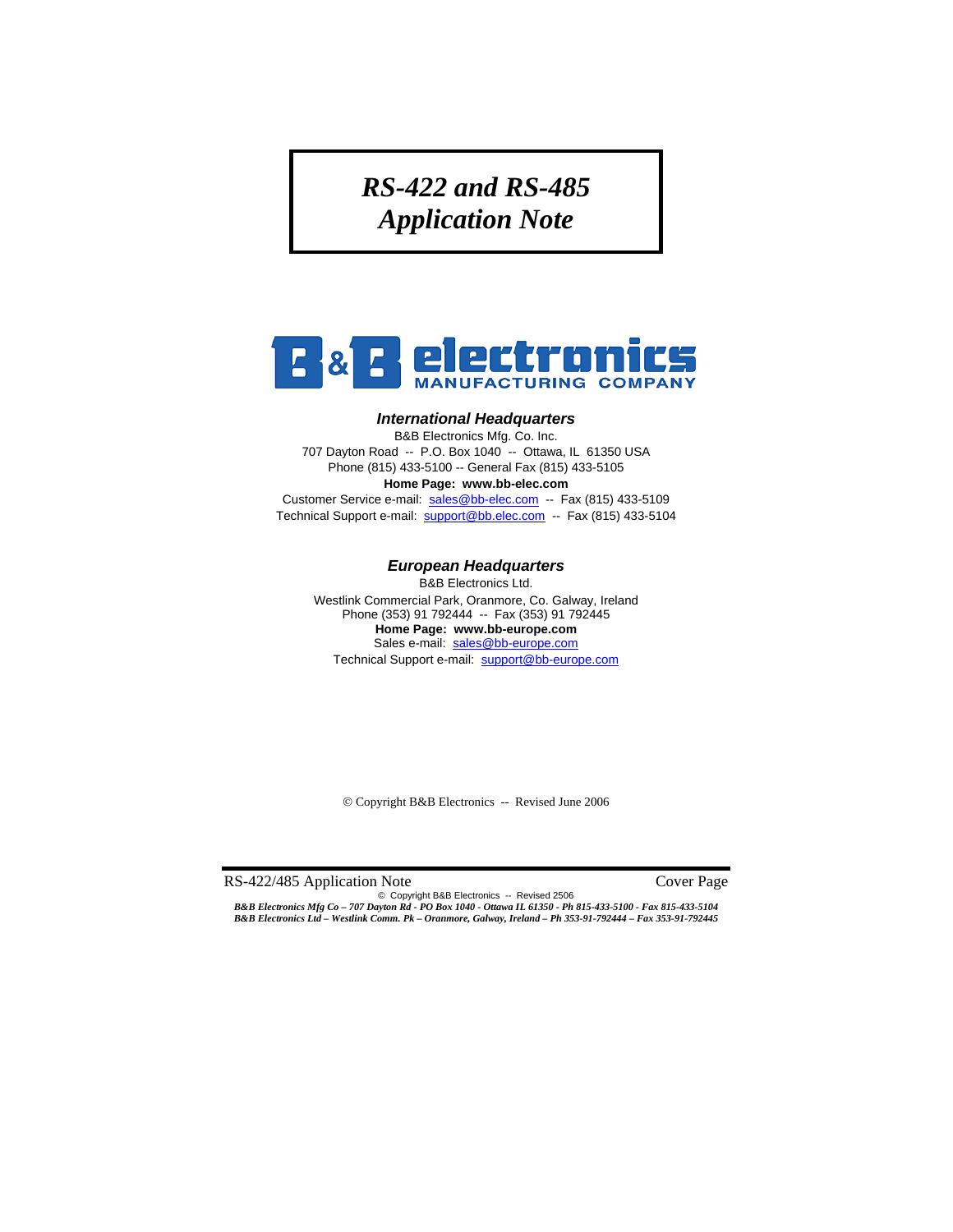# *Table of Contents*

| <b>CHAPTER 3: SELECTING RS-422 AND RS-485 CABLING  20</b>   |
|-------------------------------------------------------------|
| <b>CHAPTER 4: TRANSIENT PROTECTION OF RS-422 AND RS-485</b> |
|                                                             |
|                                                             |
|                                                             |
|                                                             |
|                                                             |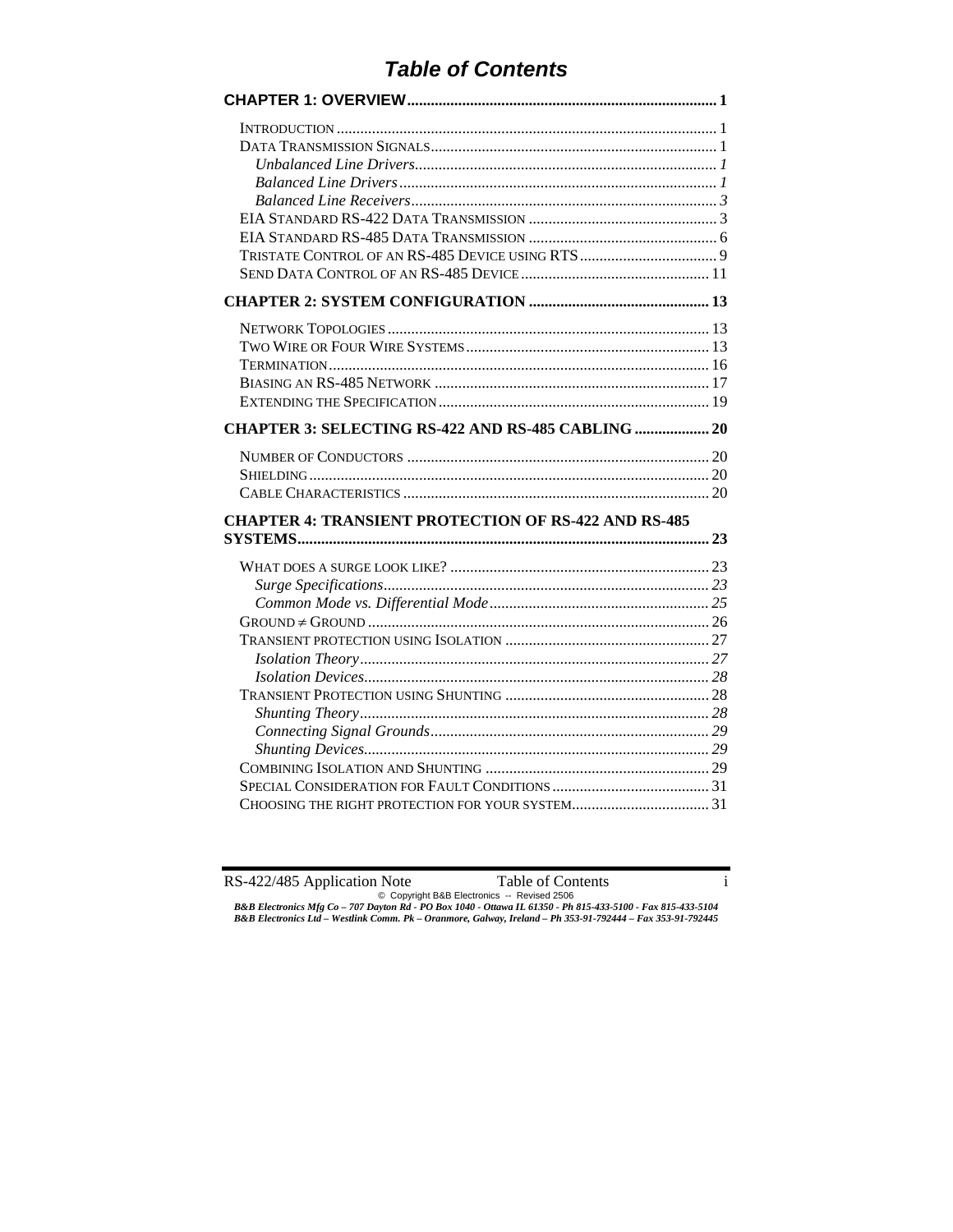| <b>CHAPTER 7: SOURCES OF FURTHER INFORMATION  37</b> |  |
|------------------------------------------------------|--|
|                                                      |  |
| APPENDIX B: EIA STANDARD RS-423 DATA TRANSMISSION 40 |  |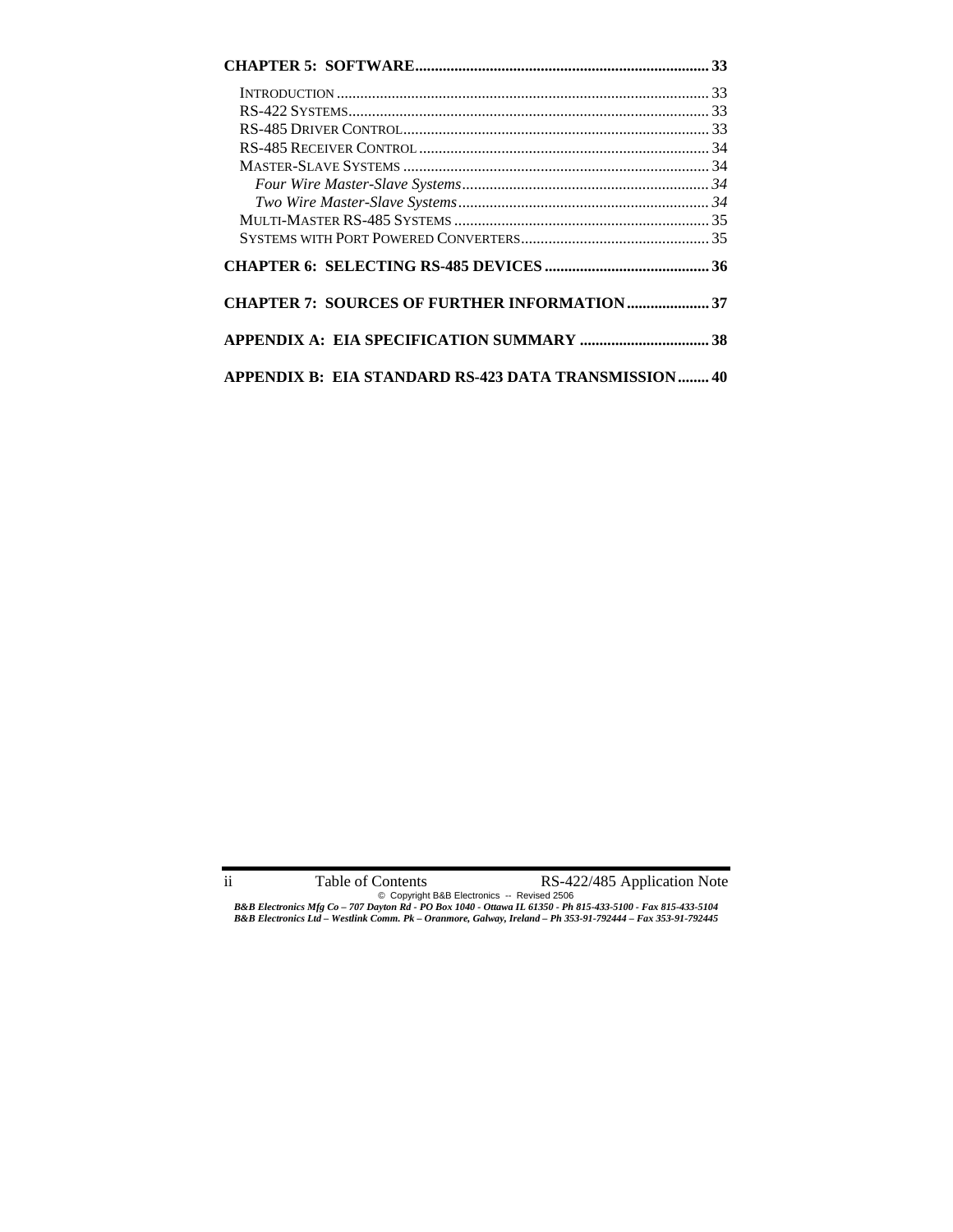# **Chapter 1: Overview**

### *Introduction*

 The purpose of this application note is to describe the main elements of an RS-422 and RS-485 system. This application note attempts to cover enough technical details so that the system designer will have considered all the important aspects in his data system design. Since both RS-422 and RS-485 are data transmission systems that use balanced differential signals, it is appropriate to discuss both systems in the same application note. Throughout this application note the generic terms of RS-422 and RS-485 will be used to represent the EIA/TIA-422 and EIA/TIA-485 Standards.

# *Data Transmission Signals*

#### **Unbalanced Line Drivers**

 Each signal that transmits in an RS-232 unbalanced data transmission system appears on the interface connector as a voltage with reference to a signal ground. For example, the transmitted data (TD) from a DTE device appears on pin 2 with respect to pin 7 (signal ground) on a DB-25 connector. This voltage will be negative if the line is idle and alternate between that negative level and a positive level when data is sent with a magnitude of  $\pm 5$  to  $\pm 15$  volts. The RS-232 receiver typically operates within the voltage range of  $+3$  to  $+12$  and  $-3$  to -12 volts as shown in Figure 1.1.

#### **Balanced Line Drivers**

 In a balanced differential system the voltage produced by the driver appears across a pair of signal lines that transmit only one signal. Figure 1.2 shows a schematic symbol for a balanced line driver and the voltages that exist. A balanced line driver will produce a voltage from 2 to 6 volts across its A and B output terminals and will have a signal ground (C) connection. Although proper connection to the signal ground is important, it isn't used by a balanced line receiver in determining the logic state of the data line. A balanced line driver can also have an input signal called an "Enable" signal. The purpose of this signal is to connect the driver to its output terminals, A and B. If the "Enable" signal is OFF, one can consider the driver as disconnected from the transmission line. An RS-485 driver must have the "Enable" control signal. An RS-422 driver may have this signal, but it is not always required. The disconnected or "disabled" condition of the line driver usually is referred to as the "tristate<sup>1</sup>" condition of the driver.

RS-422/485 Application Note 1

-

<sup>&</sup>lt;sup>1</sup> The term "tristate" comes from the fact that there is a third output state of an RS-485 driver, in addition to the output states of "1" and "0."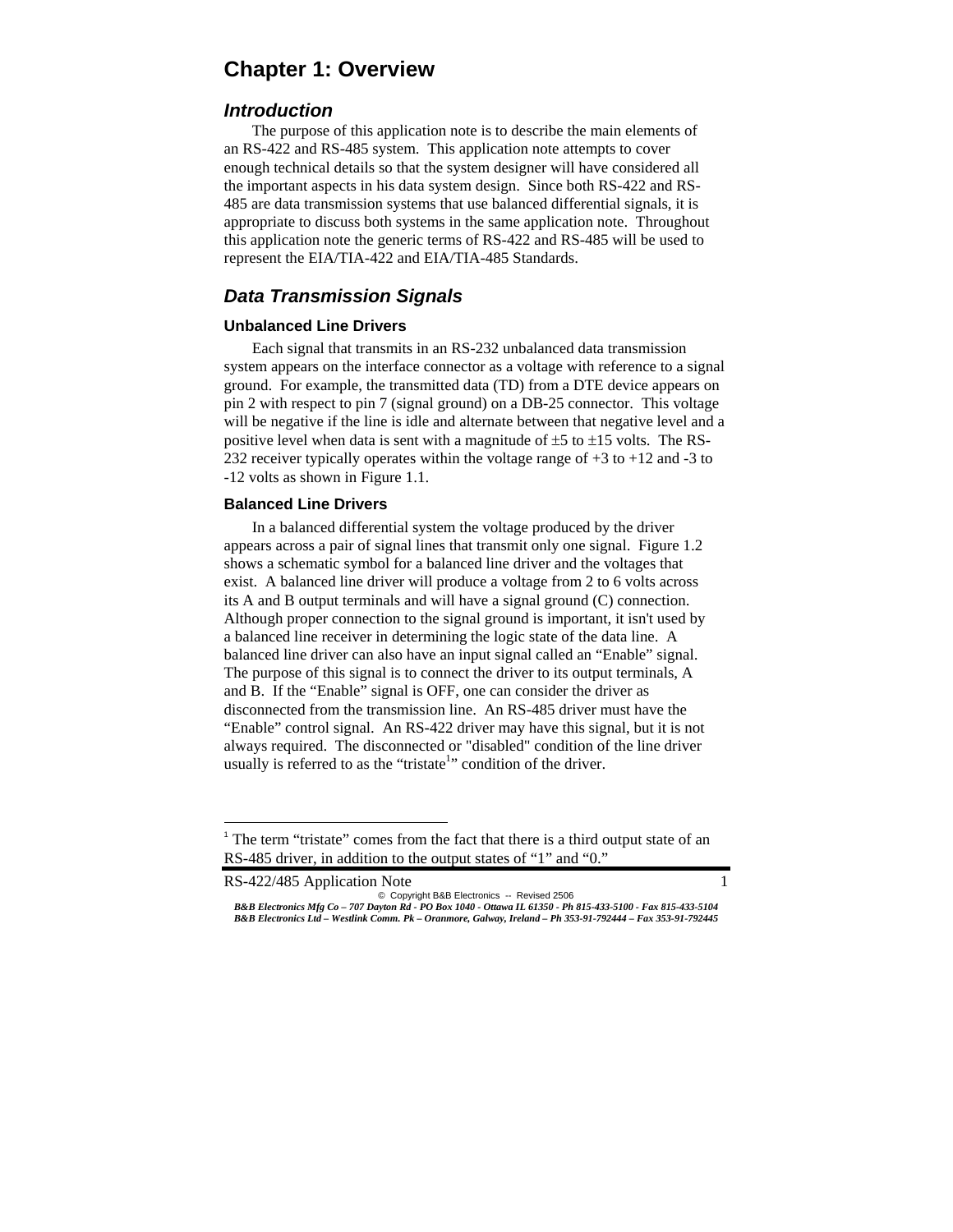



**Figure 1.1** 



# BALANCED DIFFERENTIAL OUTPUT LINE DRIVER

**Figure 1.2**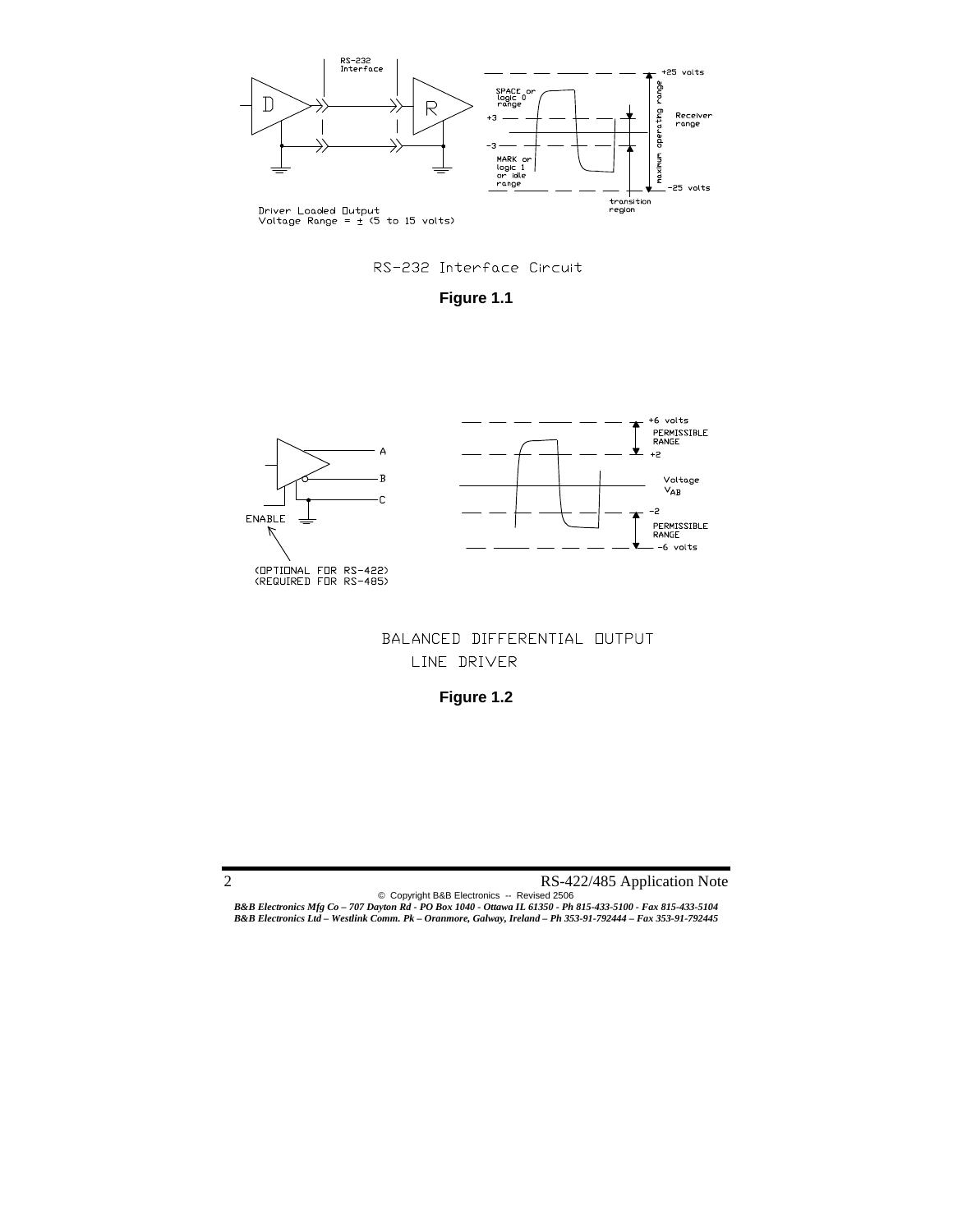#### **Balanced Line Receivers**

 A balanced differential line receiver senses the voltage state of the transmission line across two signal input lines, A and B. It will also have a signal ground (C) that is necessary in making the proper interface connection. Figure 1.3 is a schematic symbol for a balanced differential line receiver. Figure 1.3 also shows the voltages that are important to the balanced line receiver. If the differential input voltage Vab is greater than +200 mV the receiver will have a specific logic state on its output terminal. If the input voltage is reversed to less than -200 mV the receiver will create the opposite logic state on its output terminal. The input voltages that a balanced line receiver must sense are shown in Figure 1.3. The 200 mV to 6 V range is required to allow for attenuation on the transmission line.

### *EIA Standard RS-422 Data Transmission*

 The EIA Standard RS-422-A entitled "Electrical Characteristics of Balanced Voltage Digital Interface Circuits" defines the characteristics of RS-422 interface circuits. Figure 1.4 is a typical RS-422 four-wire interface. Notice that five conductors are used. Each generator or driver can drive up to ten (10) receivers. The two signaling states of the line are defined as follows:

 a. When the "A" terminal of the driver is negative with respect to the "B" terminal, the line is in a binary 1 (MARK or OFF) state.

 b. When the "A" terminal of the driver is positive with respect to the "B" terminal, the line is in a binary 0 (SPACE or ON) state.

 Figure 1.5 shows the condition of the voltage of the balanced line for an RS-232 to RS-422 converter when the line is in the "idle" condition or OFF state. It also shows the relationship of the "A" and "B" terminals of an RS-422 system and the "-" and "+" terminal markings used on many types of equipment. The "A" terminal is equivalent to the "-" designation, and the "B" terminal equivalent to the "+" designation. The same relationship shown in Figure 1.5 also applies for RS-485 systems. RS-422 can withstand a common mode voltage (Vcm) of  $\pm$ 7 volts. Common mode voltage is defined as the mean voltage of A and B terminals with respect to signal ground.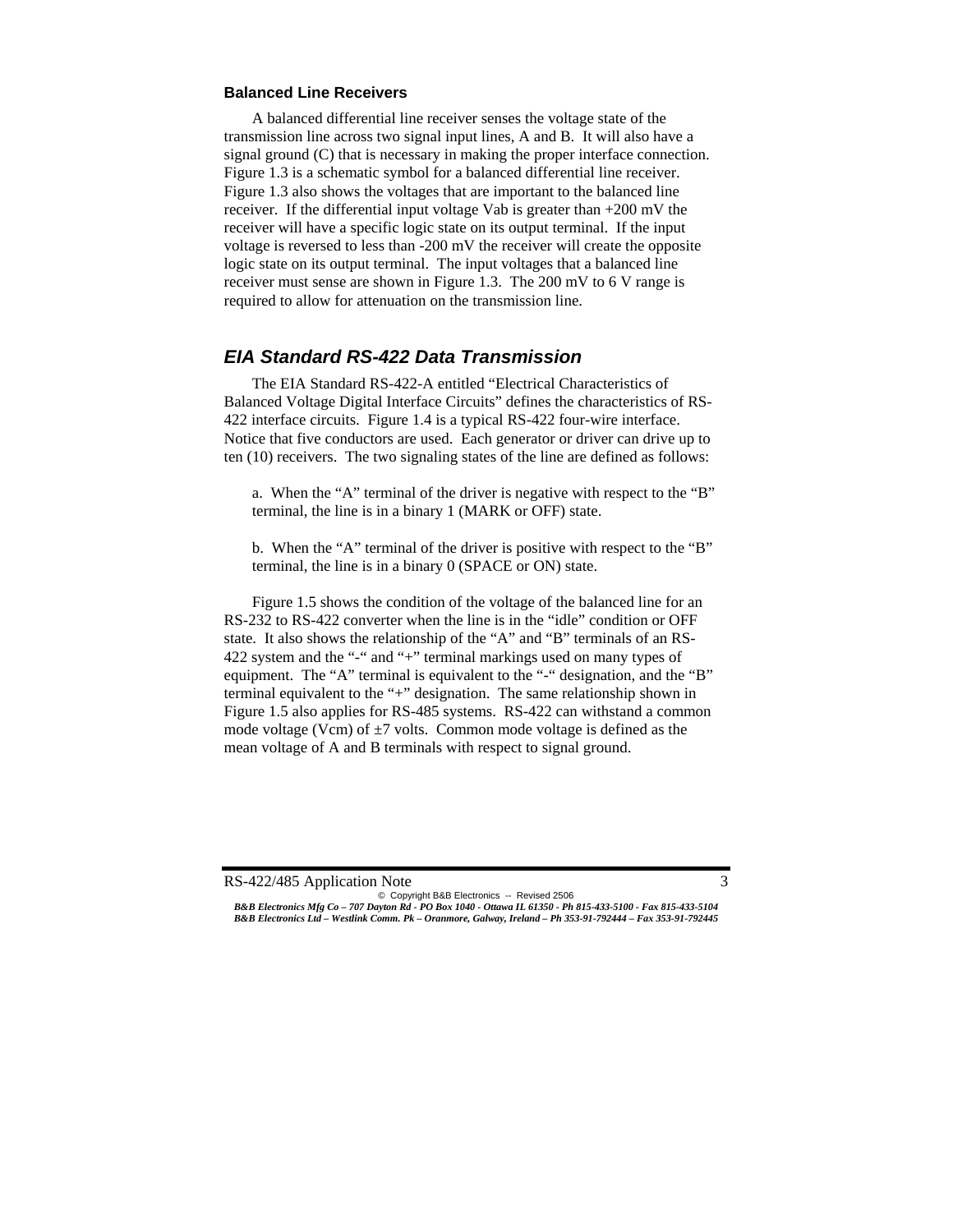

BALANCED DIFFERENTIAL INPUT LINE RECEIVER

**Figure 1.3** 



Typical RS-422 Four Wire Network

**Figure 1.4**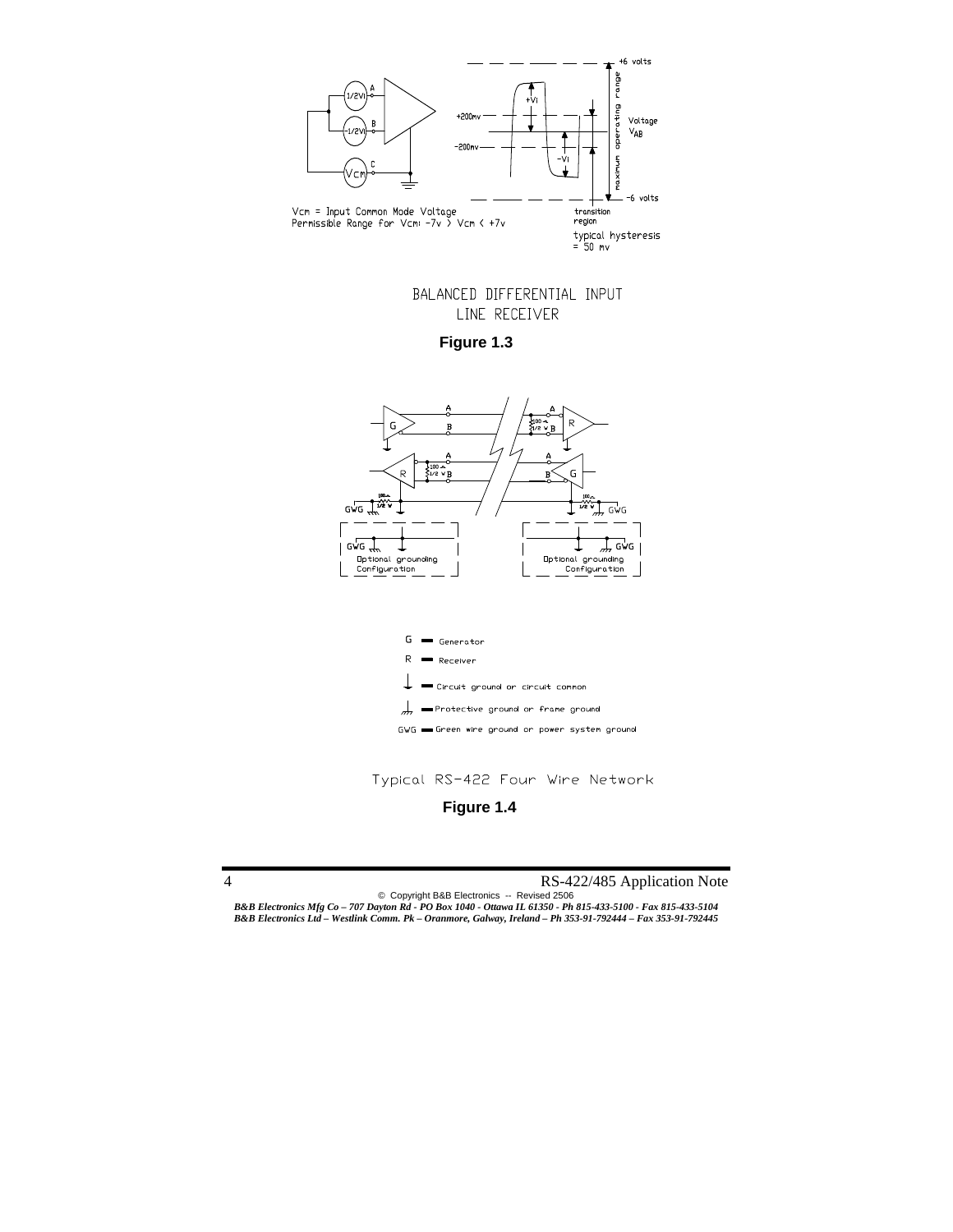

NOTE: UNDER "IDLE" CONDITIONS IT IS POSSIBLE TO DETERMINE WHICH TERMINAL IS "A" AND WHICH IS "B"

RELATIONSHIP BETWEEN EIA STANDARD "A" AND "B" TERMINALS ON AN RS-422 OR RS-485 DEVICE AND "+" AND "-" IDENTIFICATION CONVENTION

**Figure 1.5**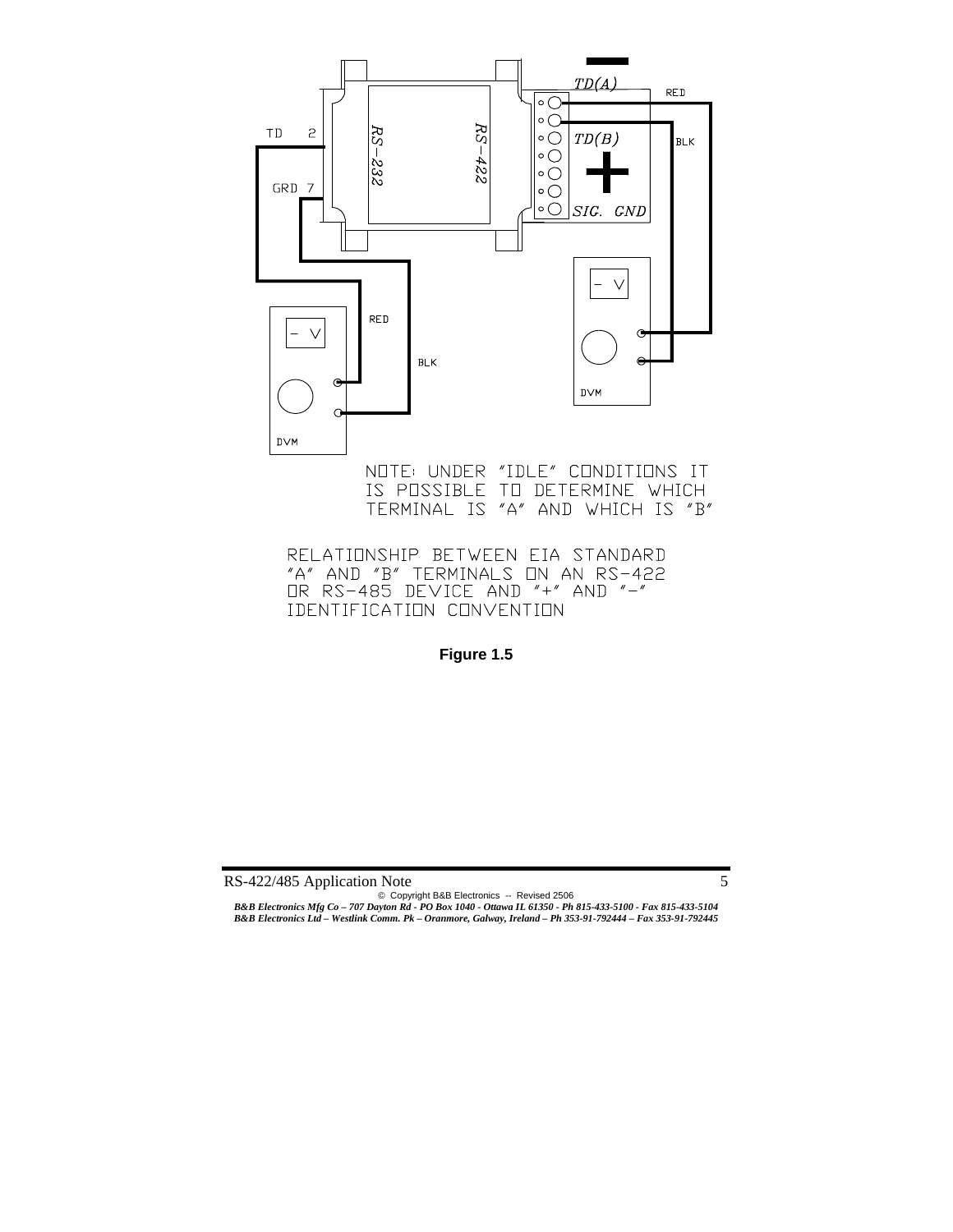### *EIA Standard RS-485 Data Transmission*

 The RS-485 Standard permits a balanced transmission line to be shared in a party line or multidrop mode. As many as 32 driver/receiver pairs can share a multidrop network. Many characteristics of the drivers and receivers are the same as RS-422. The range of the common mode voltage Vcm that the driver and receiver can tolerate is expanded to  $+12$  to  $-7$  volts. Since the driver can be disconnected or tristated from the line, it must withstand this common mode voltage range while in the tristate condition. Some RS-422 drivers, even with tristate capability, will not withstand the full Vcm voltage range of  $+12$  to  $-7$  volts.

 Figure 1.6 shows a typical two-wire multidrop network. Note that the transmission line is terminated on both ends of the line but not at drop points in the middle of the line. Termination should only be used with high data rates and long wiring runs*.* A detailed discussion of termination can be found in Chapter 2 of this application note. The signal ground line is also recommended in an RS-485 system to keep the common mode voltage that the receiver must accept within the  $-7$  to  $+12$  volt range. Further discussion of grounding can be found in Chapter 3 of this application note.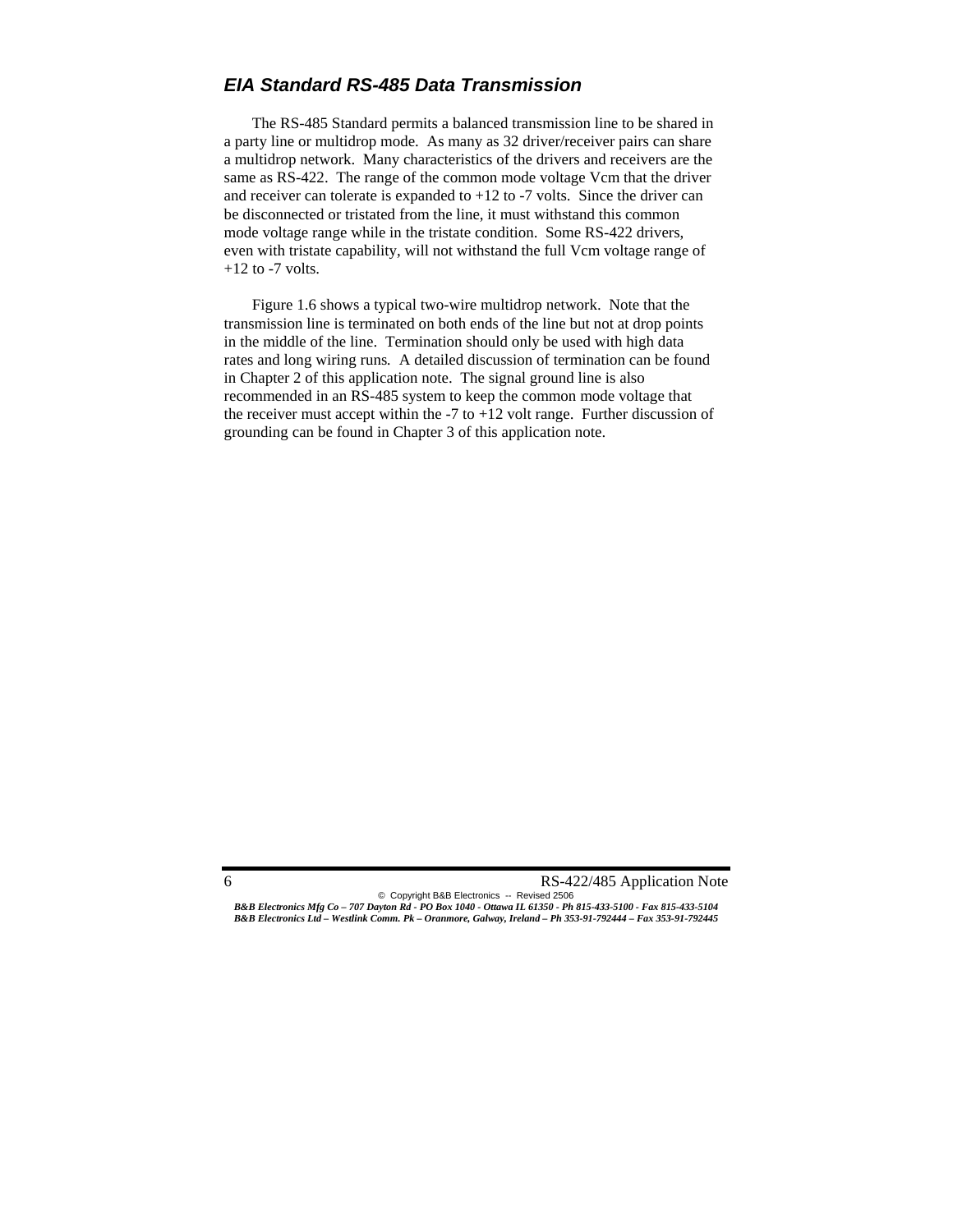



**Figure 1.6** 

© Copyright B&B Electronics -- Revised 2506 *B&B Electronics Mfg Co – 707 Dayton Rd - PO Box 1040 - Ottawa IL 61350 - Ph 815-433-5100 - Fax 815-433-5104 B&B Electronics Ltd – Westlink Comm. Pk – Oranmore, Galway, Ireland – Ph 353-91-792444 – Fax 353-91-792445*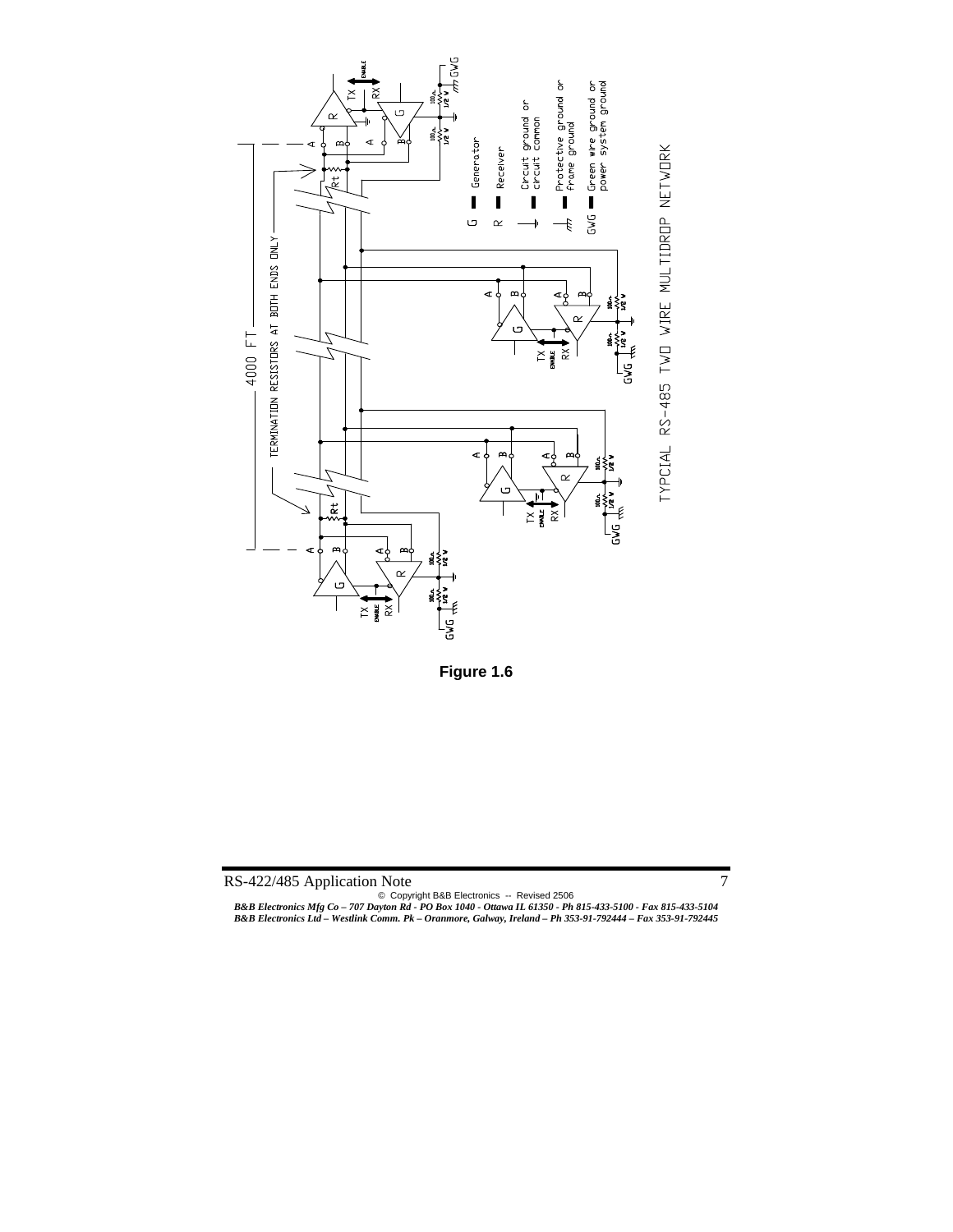



© Copyright B&B Electronics -- Revised 2506

*B&B Electronics Mfg Co – 707 Dayton Rd - PO Box 1040 - Ottawa IL 61350 - Ph 815-433-5100 - Fax 815-433-5104 B&B Electronics Ltd – Westlink Comm. Pk – Oranmore, Galway, Ireland – Ph 353-91-792444 – Fax 353-91-792445*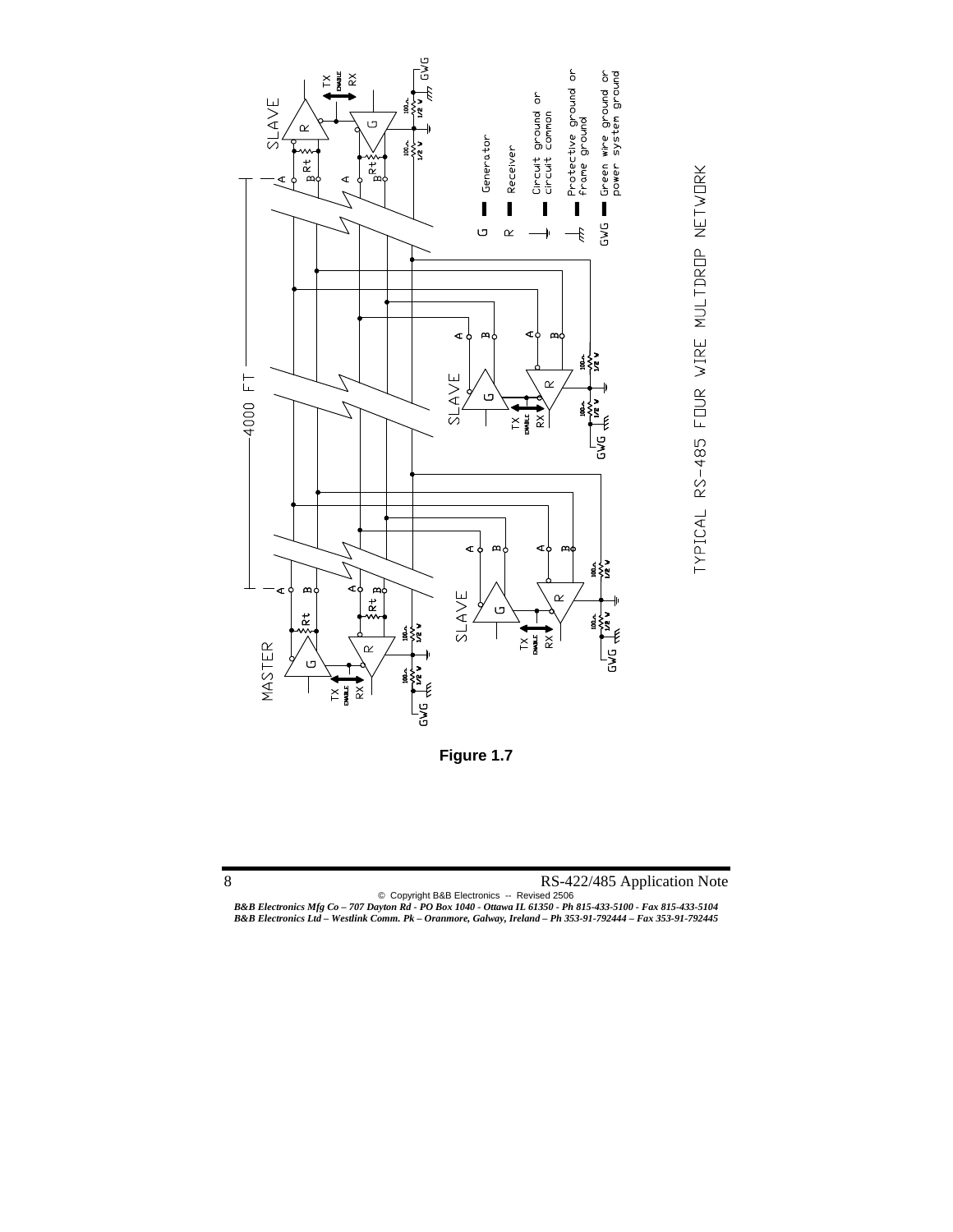An RS-485 network can also be connected in a four-wire mode as shown in Figure 1.7. Note that four data wires and an additional signal ground wire are used in a "four-wire" connection. In a four-wire network it is necessary that one node be a master node and all others be slaves. The network is connected so that the master node communicates to all slave nodes. All slave nodes communicate only with the master node. This network has some advantages with equipment with mixed protocol communications. Since the slave nodes never listen to another slave response to the master, a slave node cannot reply incorrectly to another slave node.

### *Tristate Control of an RS-485 Device using RTS*

 As discussed previously, an RS-485 system must have a driver that can be disconnected from the transmission line when a particular node is not transmitting. In an RS-232 to RS-485 converter or an RS-485 serial card, this may be implemented using the RTS control signal from an asynchronous serial port to enable the RS-485 driver. The RTS line is connected to the RS-485 driver enable such that setting the RTS line to a high (logic 1) state enables the RS-485 driver. Setting the RTS line low (logic 0) puts the driver into the tristate condition. This in effect disconnects the driver from the bus, allowing other nodes to transmit over the same wire pair. Figure 1.8 shows a timing diagram for a typical RS-232 to RS-485 converter. The waveforms show what happens if the VRTS waveform is narrower than the data VSD. This is not the normal situation, but is shown here to illustrate the loss of a portion of the data waveform. When RTS control is used, it is important to be certain that RTS is set high before data is sent. Also, the RTS line must then be set low after the last data bit is sent. This timing is done by the software used to control the serial port and not by the converter.

 When an RS-485 network is connected in a two-wire multidrop party line mode, the receiver at each node will be connected to the line (see Figure 1.6). The receiver can often be configured to receive an echo of its own data transmission. This is desirable in some systems, and troublesome in others. Be sure to check the data sheet for your converter to determine how the receiver "enable" function is connected.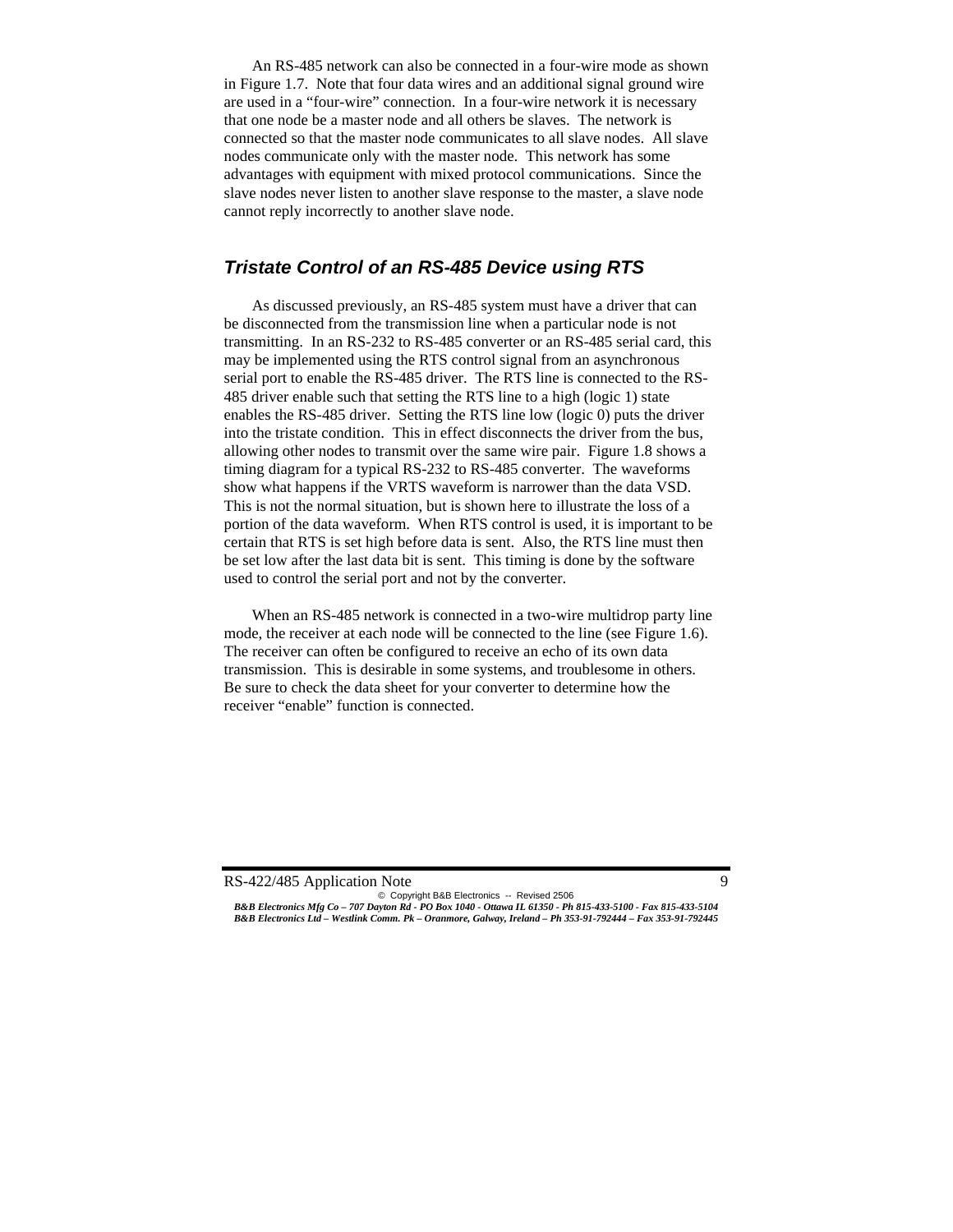

**Figure 1.8** 

© Copyright B&B Electronics -- Revised 2506 *B&B Electronics Mfg Co – 707 Dayton Rd - PO Box 1040 - Ottawa IL 61350 - Ph 815-433-5100 - Fax 815-433-5104 B&B Electronics Ltd – Westlink Comm. Pk – Oranmore, Galway, Ireland – Ph 353-91-792444 – Fax 353-91-792445*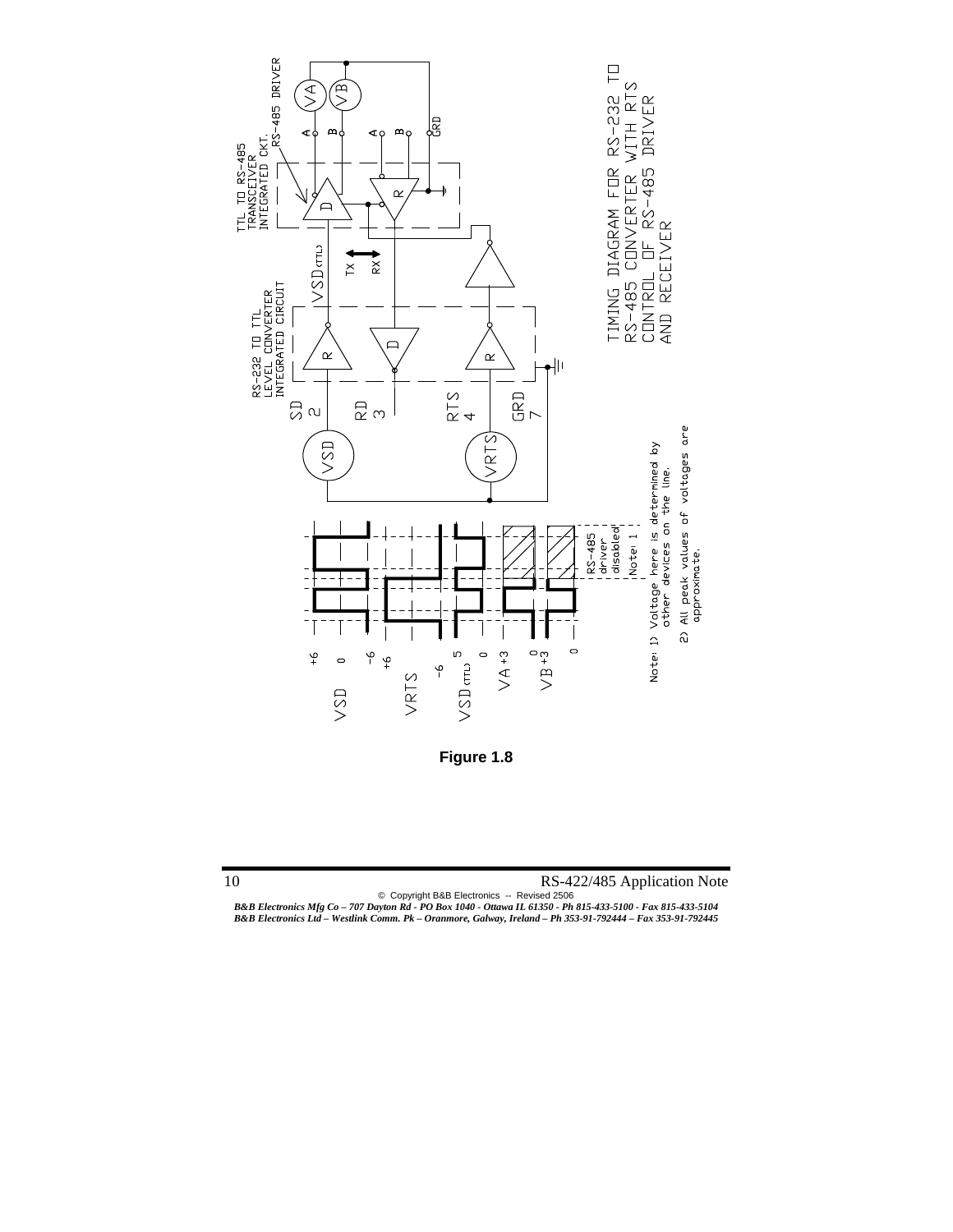### *Send Data Control of an RS-485 Device*

 Many of B&B Electronics' RS-232 to RS-485 converters and RS-485 serial cards include special circuitry, which is triggered from the data signal to enable the RS-485 driver. Figure 1.9 is a timing diagram of the important signals used to control a converter of this type. It is important to note that the transmit data line is "disabled" at a fixed interval after the last bit, typically one character length. If this interval is too short, you can miss parts of each character being sent. If this time is too long, your system may try to turn the data line around from transmit to receive before the node (with the Send Data converter) is ready to receive data. If the latter is the case, you will miss portions (or complete characters) at the beginning of a response.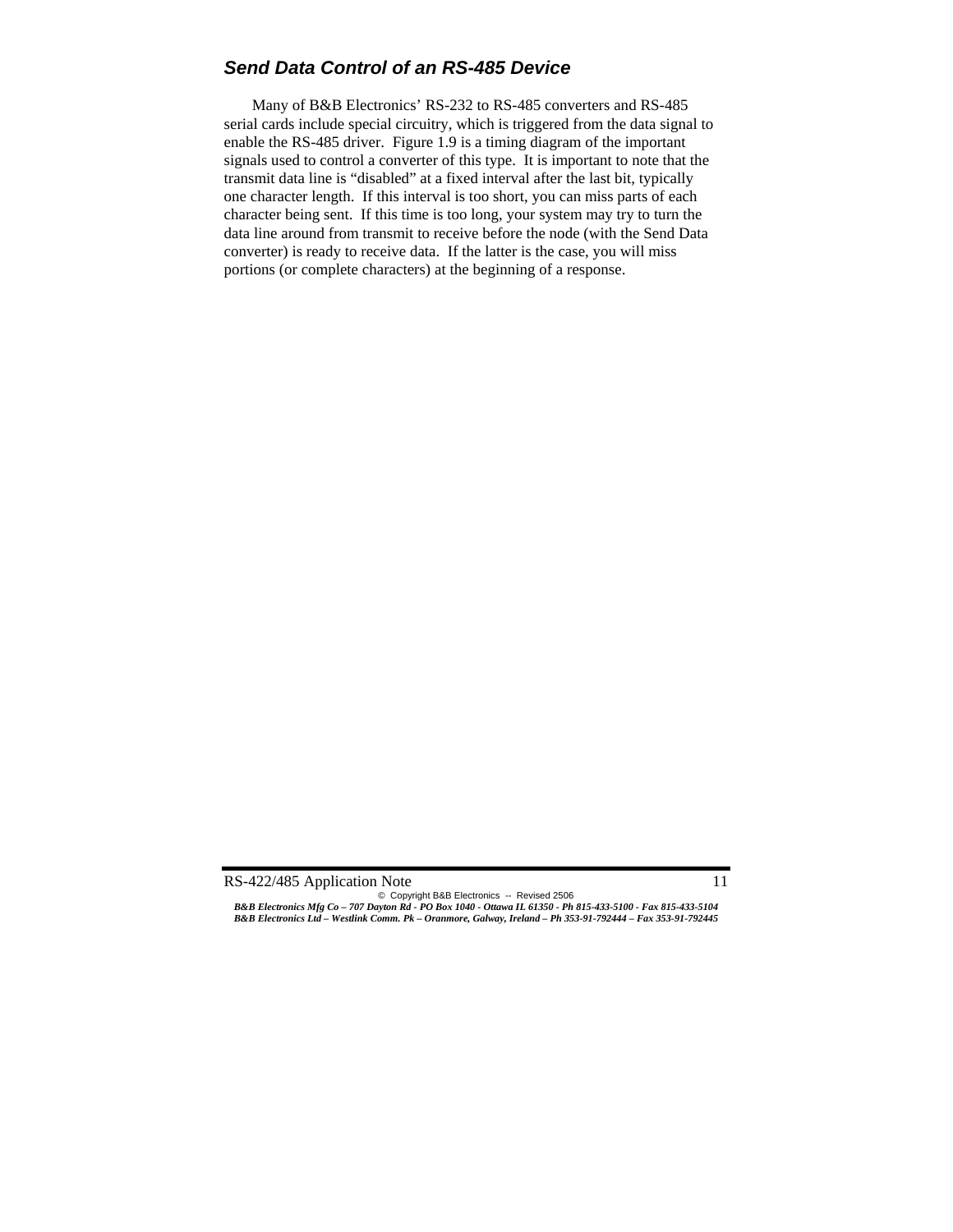

**Figure 1.9** 

12 RS-422/485 Application Note

© Copyright B&B Electronics -- Revised 2506

*B&B Electronics Mfg Co – 707 Dayton Rd - PO Box 1040 - Ottawa IL 61350 - Ph 815-433-5100 - Fax 815-433-5104 B&B Electronics Ltd – Westlink Comm. Pk – Oranmore, Galway, Ireland – Ph 353-91-792444 – Fax 353-91-792445*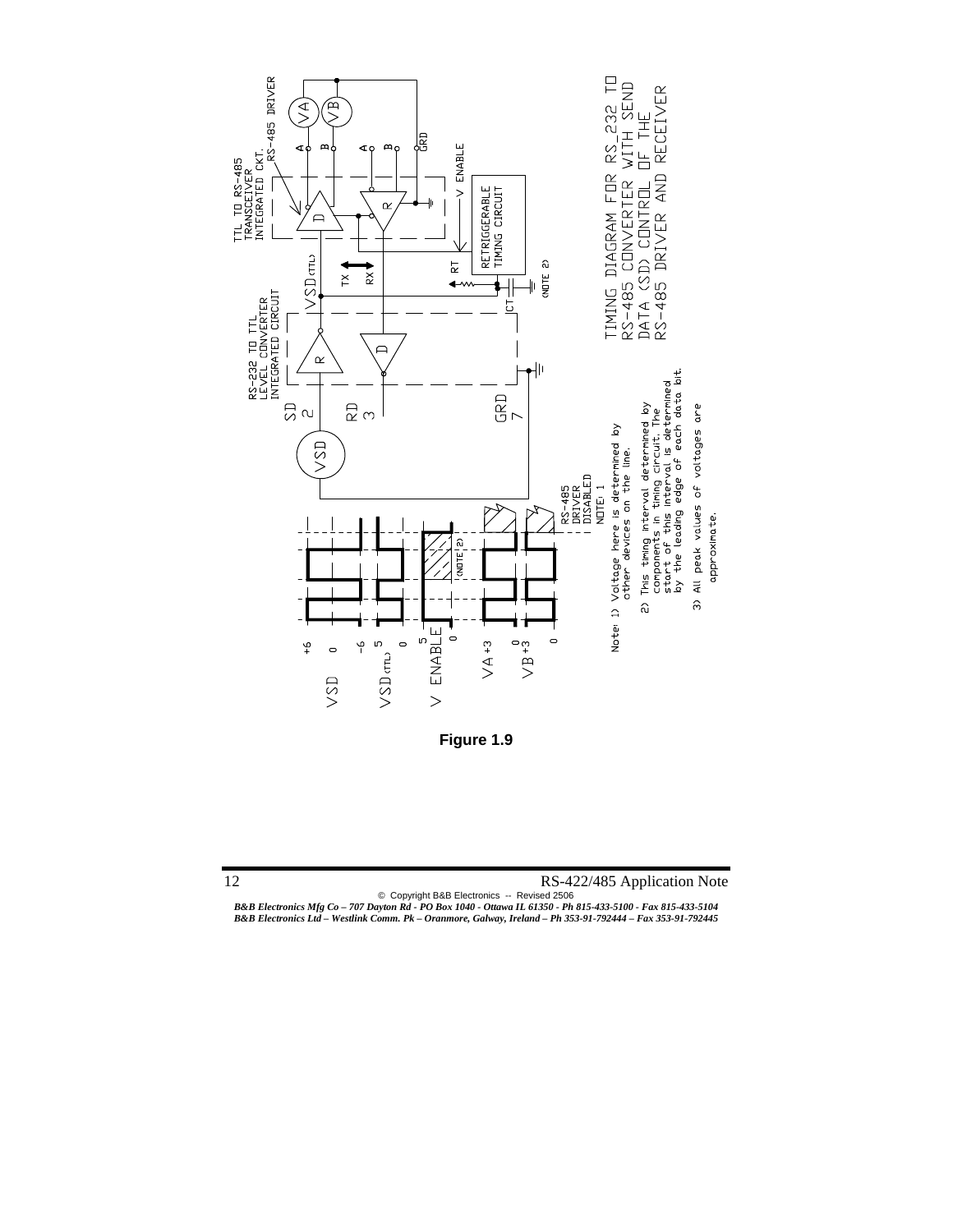# **Chapter 2: System Configuration**

# *Network Topologies*

 Network configuration isn't defined in the RS-422 or RS-485 specification. In most cases the designer can use a configuration that best fits the physical requirements of the system.

# *Two Wire or Four Wire Systems*

 RS-422 systems require a dedicated pair of wires for each signal, a transmit pair, a receive pair and an additional pair for each handshake/control signal used (if required). The tristate capabilities of RS-485 allow a single pair of wires to share transmit and receive signals for half-duplex communications. This "two wire" configuration (note that an additional ground conductor should be used) reduces cabling cost. RS-485 devices may be internally or externally configured for two wire systems. Internally configured RS-485 devices simply provide A and B connections (sometimes labeled "-" and "+").

 Devices configured for four wire communications bring out A and B connections for both the transmit and the receive pairs. The user can connect the transmit lines to the receive lines to create a two wire configuration. The latter type device provides the system designer with the most configuration flexibility. Note that the signal ground line should also be connected in the system. This connection is necessary to keep the Vcm common mode voltage at the receiver within a safe range. The interface circuit may operate without the signal ground connection, but may sacrifice reliability and noise immunity. Figures 2.1 and 2.2 illustrate connections of two and four wire systems.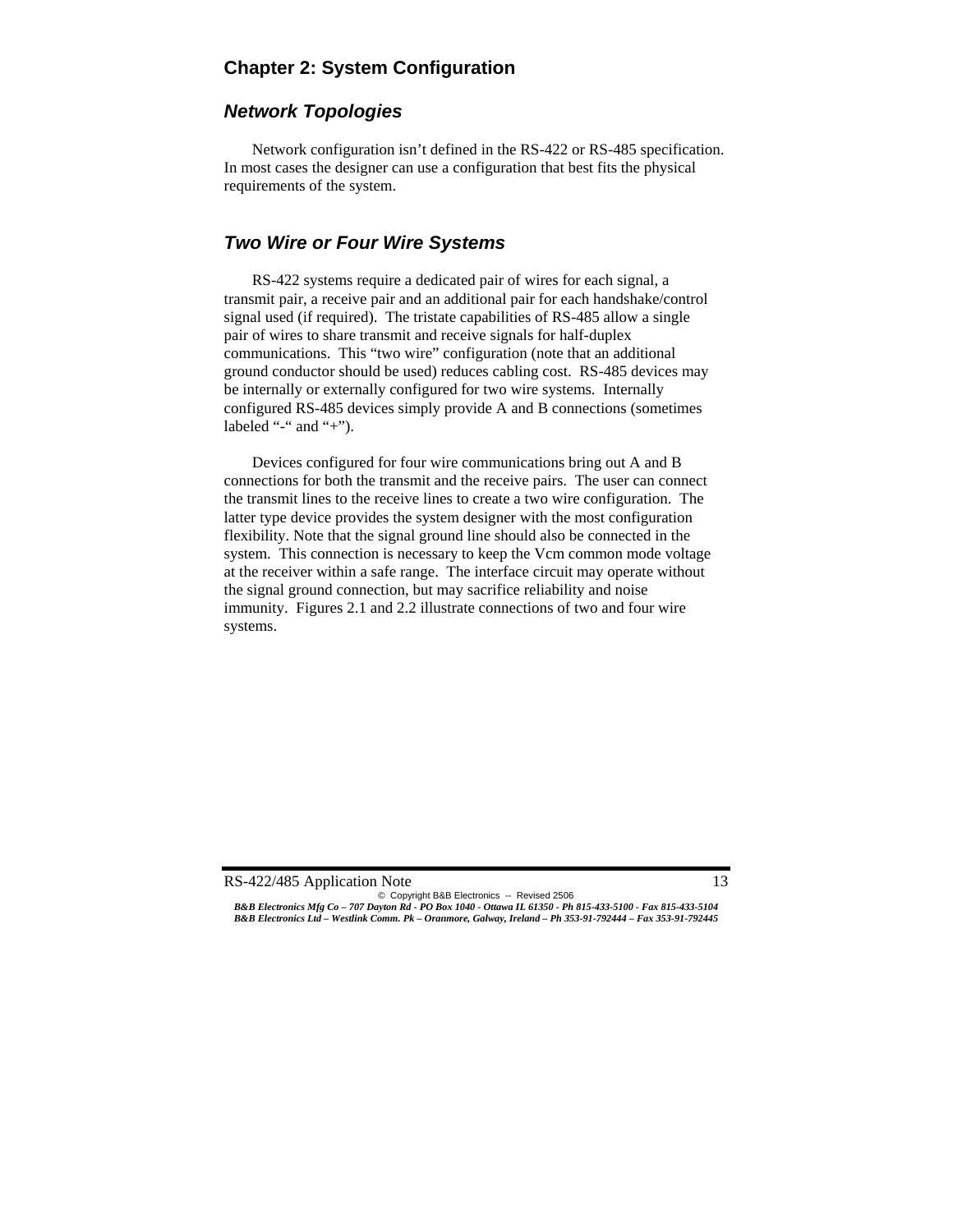

**Figure 2.1 Typical RS-485 Four Wire Multidrop Configuration**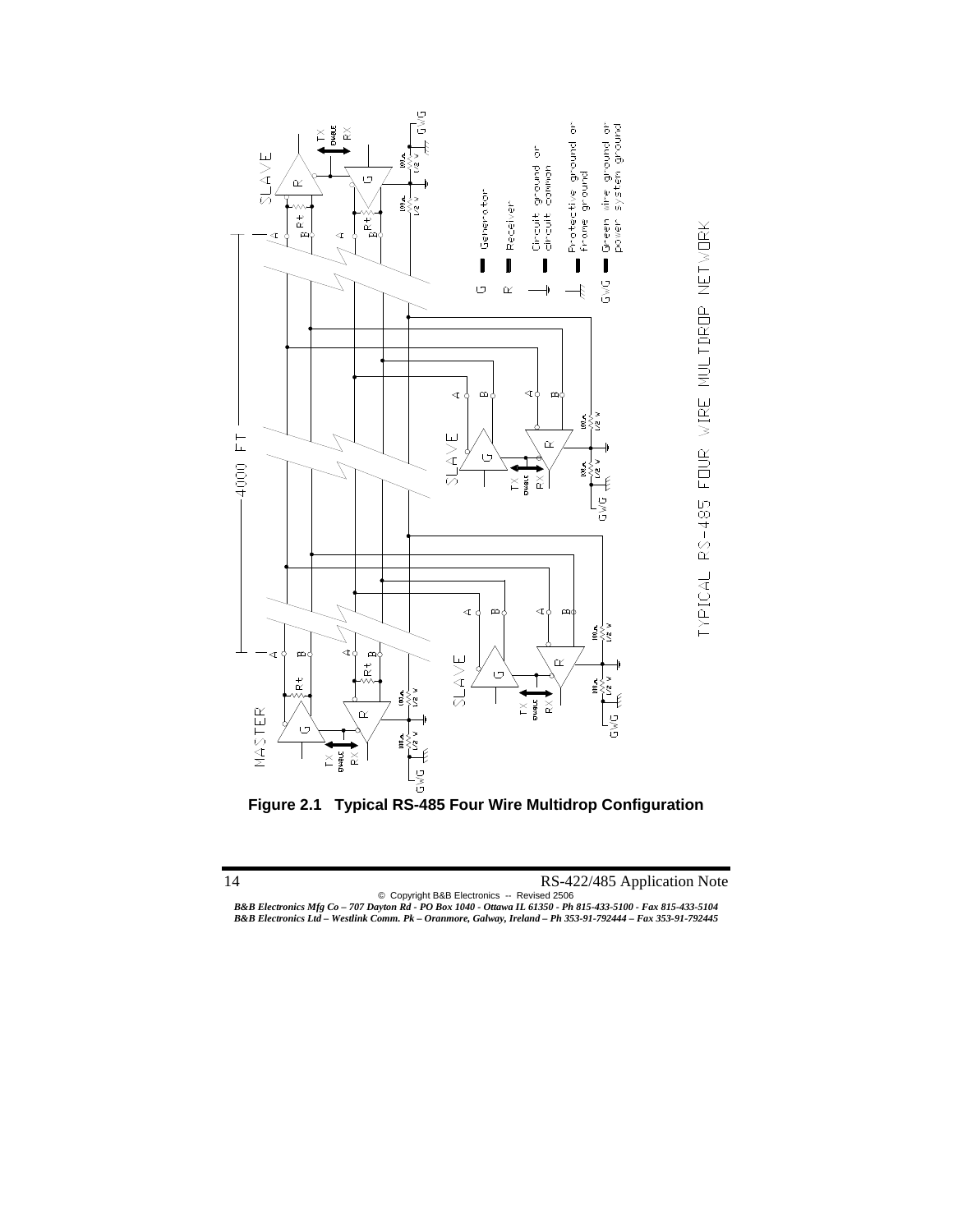

**Figure 2.2 Typical RS-485 Two Wire Multidrop Network**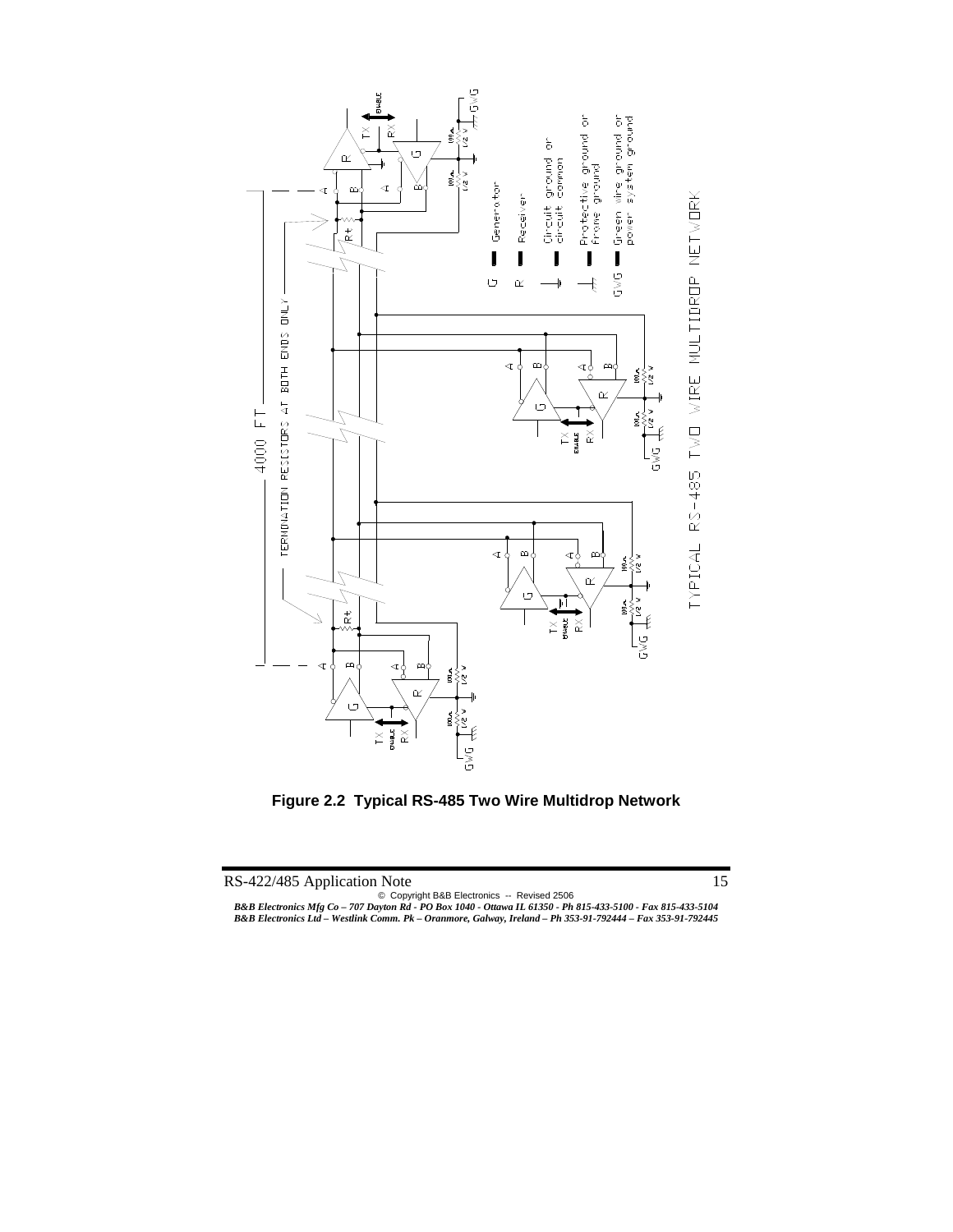### *Termination*

 Termination is used to match impedance of a node to the impedance of the transmission line being used. When impedance are mismatched, the transmitted signal is not completely absorbed by the load and a portion is reflected back into the transmission line. If the source, transmission line and load impedance are equal these reflections are eliminated. There are disadvantages of termination as well. Termination increases load on the drivers, increases installation complexity, changes biasing requirements and makes system modification more difficult.

The decision whether or not to use termination should be based on the cable length and data rate used by the system. A good rule of thumb is if the propagation delay of the data line is much less than one bit width, termination is not needed. This rule makes the assumption that reflections will damp out in several trips up and down the data line. Since the receiving UART will sample the data in the middle of the bit, it is important that the signal level be solid at that point. For example, in a system with 2000 feet of data line the propagation delay can be calculated by multiplying the cable length by the propagation velocity of the cable. This value, typically 66 to 75% of the speed of light (c), is specified by the cable manufacture.

For our example, a round trip covers 4000 feet of cable. Using a propagation velocity of  $0.66 \times c$ , one round trip is completed in approximately 6.16 μs. If we assume the reflections will damp out in three "round trips" up and down the cable length, the signal will stabilize 18.5 μs after the leading edge of a bit. At 9600 baud one bit is 104 μs wide. Since the reflections are damped out much before the center of the bit, termination is not required.

 There are several methods of terminating data lines. The method recommended by B&B Electronics is parallel termination. A resistor is added in parallel with the receiver's "A" and "B" lines in order to match the data line characteristic impedance specified by the cable manufacture (120  $\Omega$  is a common value). This value describes the intrinsic impedance of the transmission line and is not a function of the line length. A terminating resistor of less than 90  $\Omega$  should not be used. Termination resistors should be placed only at the extreme ends of the data line, and no more than two terminations should be placed in any system that does not use repeaters. This type of termination clearly adds heavy DC loading to a system and may overload port powered RS-232 to RS-485 converters. Another type of termination, AC coupled termination, adds a small capacitor in series with the termination resistor to eliminate the DC loading effect. Although this method eliminates DC loading, capacitor selection is highly dependent on the system properties.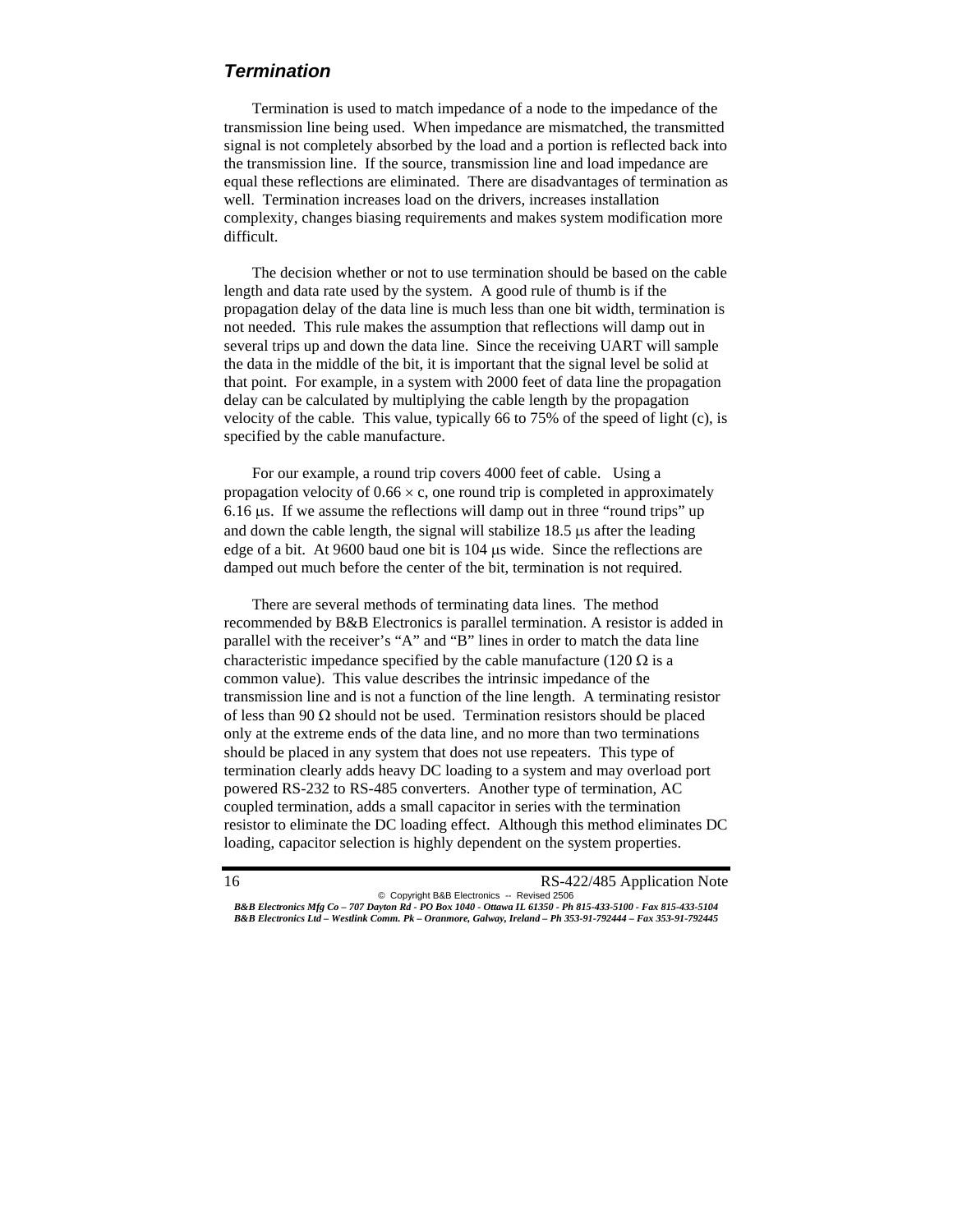System designers interested in AC termination are encouraged to read National Semiconductors Application Note  $903<sup>2</sup>$  for further information. Figure 2.3 illustrates both parallel and AC termination on an RS-485 two-wire node. In four-wire systems, the termination is placed across the receiver of the node.



#### **Figure 2.3 Parallel and AC Termination**

### *Biasing an RS-485 Network*

 When an RS-485 network is in an idle state, all nodes are in listen (receive) mode. Under this condition there are no active drivers on the network. All drivers are tristated. Without anything driving the network, the state of the line is unknown. If the voltage level at the receiver's A and B inputs is less than  $\pm 200$  mV the logic level at the output of the receivers will be the value of the last bit received. In order to maintain the proper idle voltage state, bias resistors must be applied to force the data lines to the idle condition. Bias resistors are nothing more than a pullup resistor on the data B line (typically to 5 volts) and a pulldown (to ground) on the data A line. Figure 2.4 illustrates the placement of bias resistors on a transceiver in a twowire configuration. Note that in an RS-485 four-wire configuration, the bias resistors should be placed on the receiver lines. The value of the bias resistors is dependent on termination and number of nodes in the system. The goal is to generate enough DC bias current in the network to maintain a minimum of 200 mV between the B and A data line. Consider the following two examples of bias resistor calculation.

RS-422/485 Application Note 17

-

 $2^2$  Refer to Chapter 7 for information on National Semiconductors Application Notes.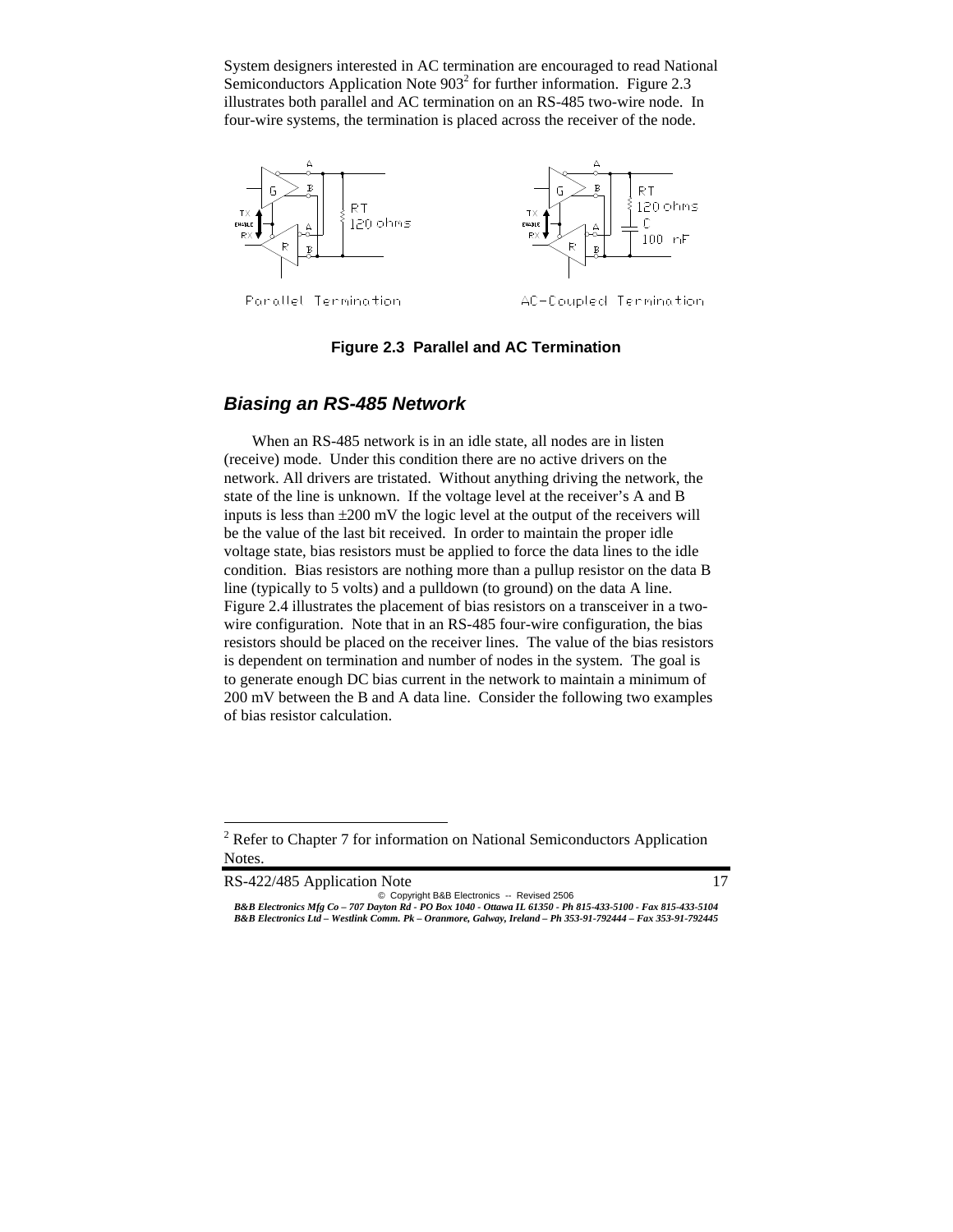

**Figure 2.4 Transceiver with Bias Resistors** 

#### **Example 1. 10 node, RS-485 network with two 120** Ω **termination resistors**

 Each RS-485 node has a load impedance of 12KΩ. 10 nodes in parallel give a load of 1200  $\Omega$ . Additionally, the two 120  $\Omega$  termination resistors result in another 60  $\Omega$  load, for a total load of 57  $\Omega$ . Clearly the termination resistors are responsible for a majority of the loading. In order to maintain at least 200mV between the B and A line, we need a bias current of 3.5 mA to flow through the load. To create this bias from a 5V supply a total series resistance of 1428  $\Omega$  or less is required. Subtract the 57  $\Omega$  that is already a part of the load, and we are left with 1371  $\Omega$ . Placing half of this value as a pullup to 5V and half as a pulldown to ground gives a maximum bias resistor value of  $685Ω$  for each of the two biasing resistors.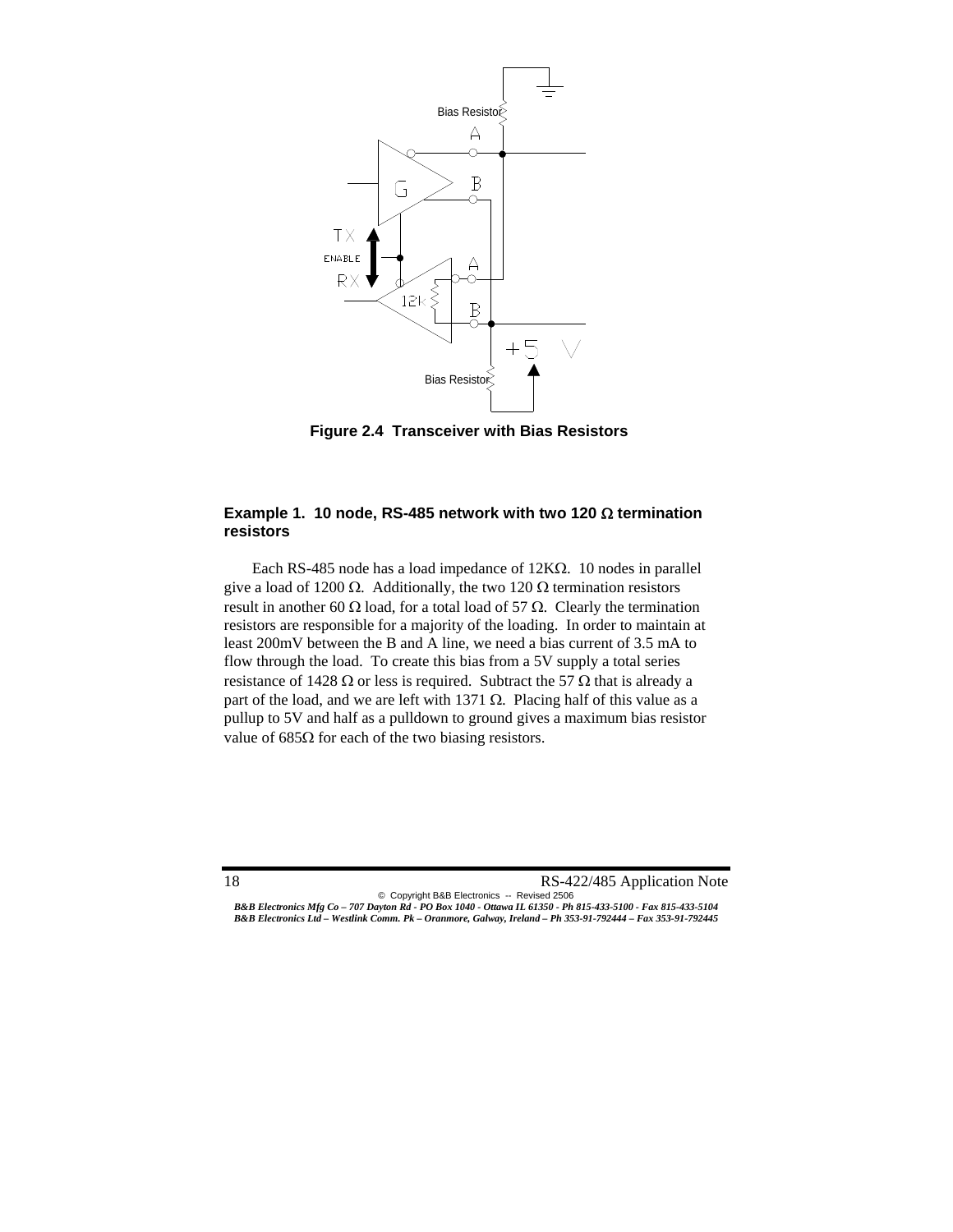#### **Example 2. 32 node, RS-485 network without termination**

 Each RS-485 node has a load impedance of 12KΩ. 32 nodes in parallel give a total load of 375  $\Omega$ . In order to maintain at least 200 mV across 375 $\Omega$ we need a current of 0.53 mA. To generate this current from a 5V supply requires a total resistance of 9375Ω maximum. Since 375 Ω of this total is in the receiver load, our bias resistors must add to  $9K\Omega$  or less. Notice that very little bias current is required in systems without termination.

 Bias resistors can be placed anywhere in the network or can be split among multiple nodes. The parallel combination of all bias resistors in a system must be equal to or less than the calculated biasing requirements. B&B Electronics uses 4.7KΩ bias resistors in all RS-485 products. This value is adequate for most systems without termination. The system designer should always calculate the biasing requirements of the network. Symptoms of under biasing range from decreased noise immunity to complete data failure. Over biasing has less effect on a system, the primary result is increased load on the drivers. Systems using port powered RS-232 to RS-485 converters can be sensitive to over biasing.

### *Extending the Specification*

Some systems require longer distances or higher numbers of nodes than supported by RS-422 or RS-485. Repeaters are commonly used to overcome these barriers. An RS-485 repeater such as B&B Electronics' 485OP can be placed in a system to divide the load into multiple segments. Each "refreshed" signal is capable of driving another 4000 feet of cable and an additional 31 RS-485 loads.

Another method of increasing the number of RS-485 nodes is to use low load type RS-485 receivers. These receivers use a higher input impedance to reduce the load on the RS-485 drivers to increase the total number of nodes. There are currently half and quarter load integrated circuit receivers available, extending the total allowable number of nodes to 64 and 128.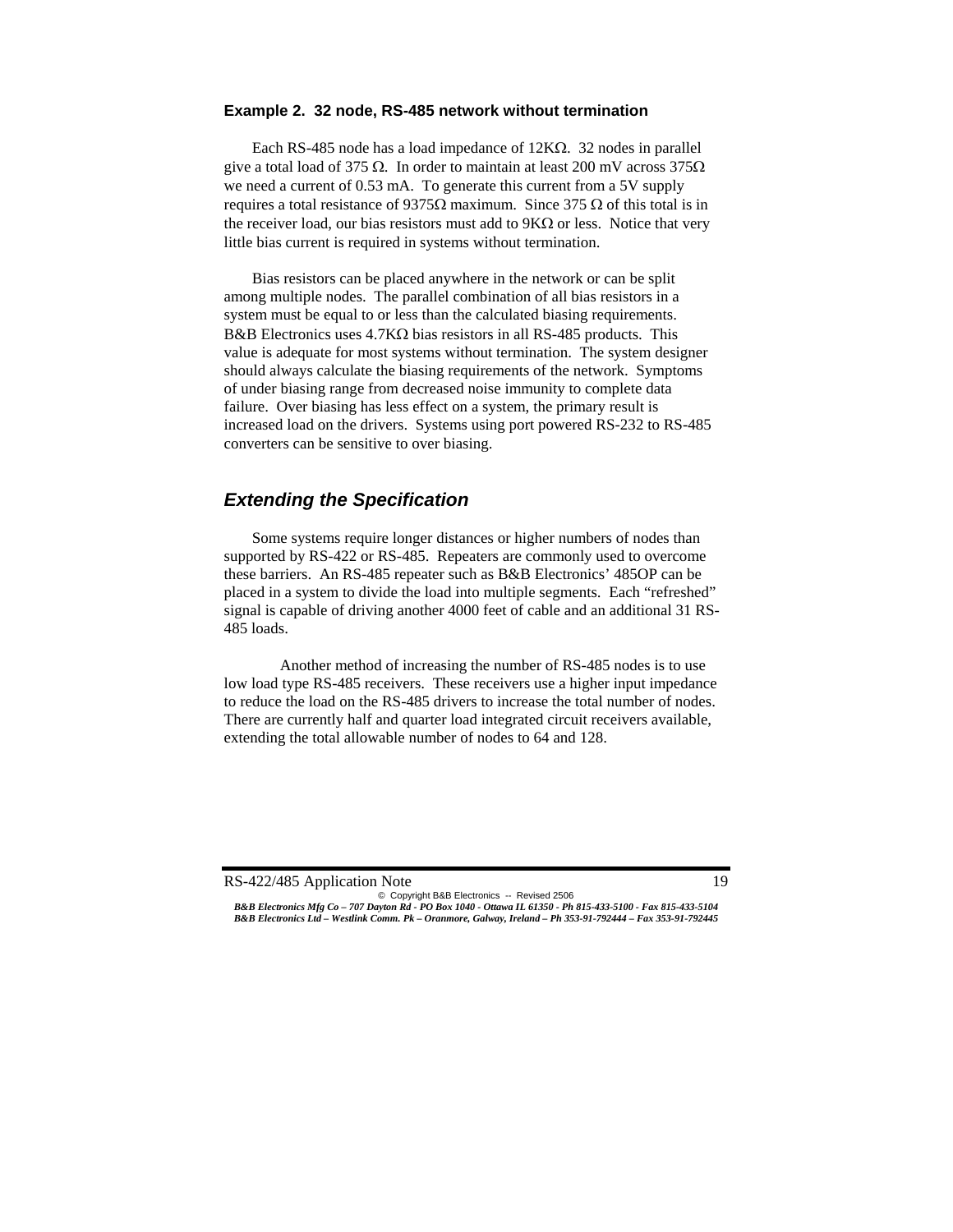# **Chapter 3: Selecting RS-422 and RS-485 Cabling**

Cable selection for RS-422 and RS-485 systems is often neglected. Attention to a few details in the selection process can prevent the costly prospect of re-pulling thousands of feet of cable.

### *Number of Conductors*

The signal ground conductor is often overlooked when ordering cable. An extra twisted pair must be specified to have enough conductors to run a signal ground. A two-wire system then requires two twisted pair, and a four-wire system requires three twisted pair.

# *Shielding*

It is often hard to quantify if shielded cable is required in an application or not. Since the added cost of shielded cable is usually minimal it is worth installing the first time.

# *Cable Characteristics*

When choosing a transmission line for RS-422 or RS-485, it is necessary to examine the required distance of the cable and the data rate of the system. The Appendix to EIA RS-422-A Standard presents an empirical curve that relates Cable Length to Data Rate for 24 AWG twisted-pair telephone cable that has a shunt capacitance of 16 pF/ft. and is terminated in 100 ohms (see Figure 3.1). This curve is based on signal quality requirements of:

a). Signal rise and fall time equal to, or less than, one-half unit interval at the applicable modulation rate.

b). The maximum voltage loss between driver and load of 6 dB.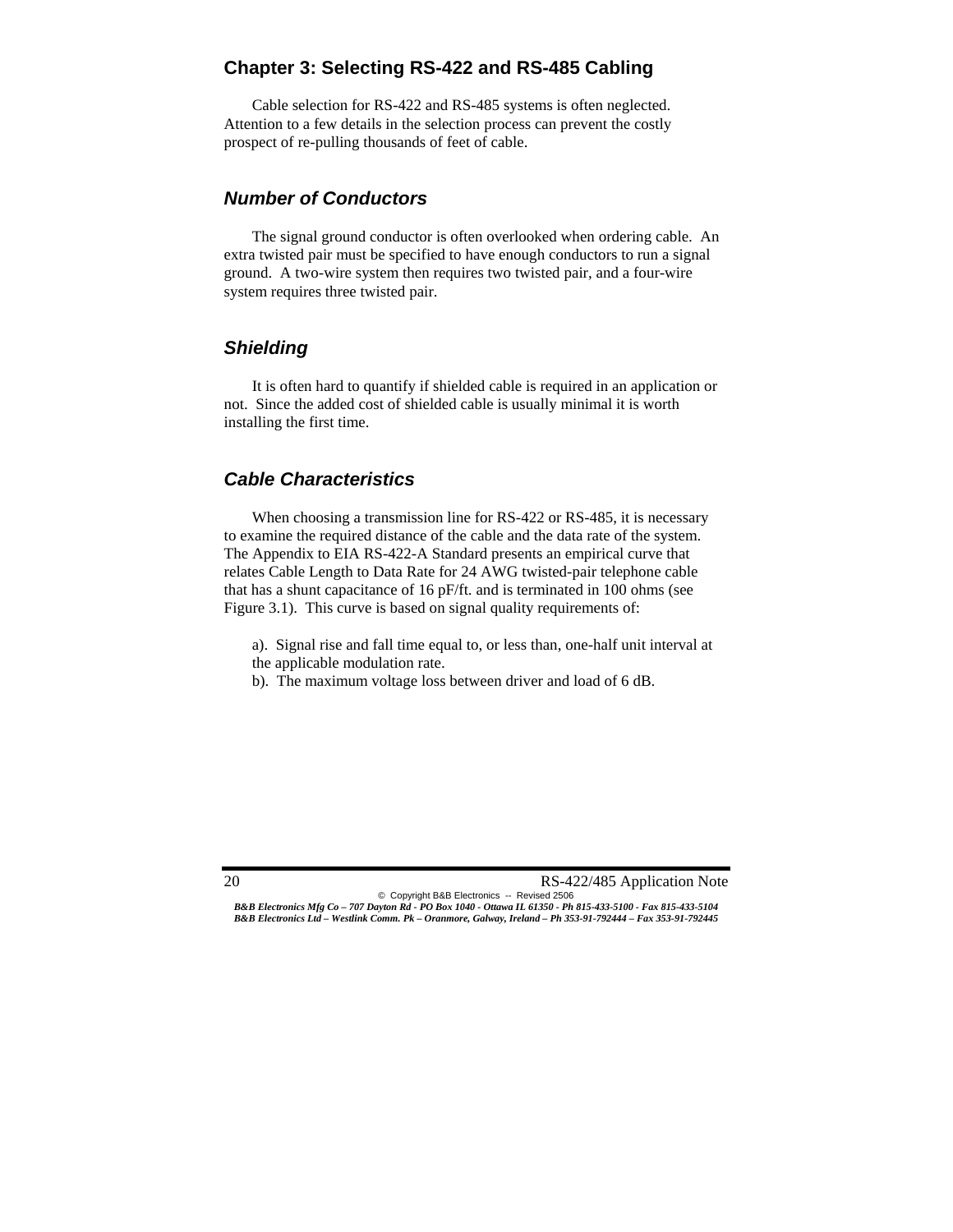

DATA SIGNALLING RATE VESUS CABLE LENGTH FOR BALANCED INTERFACE USING 24 AWG **TWISTED PAIR CABLE** 

**Figure 3.1** 

 Losses in a transmission line are a combination of AC losses (skin effect), DC conductor loss, leakage, and AC losses in the dielectric. In high quality cable, the conductor losses and the dielectric losses are on the same order of magnitude. Figure 3.2 is included in this application note to point out the significant difference in performance of different cables. This chart shows Attenuation versus Frequency for three different Belden cables. Note that the polyethylene cables offer much lower attenuation than PVC cables.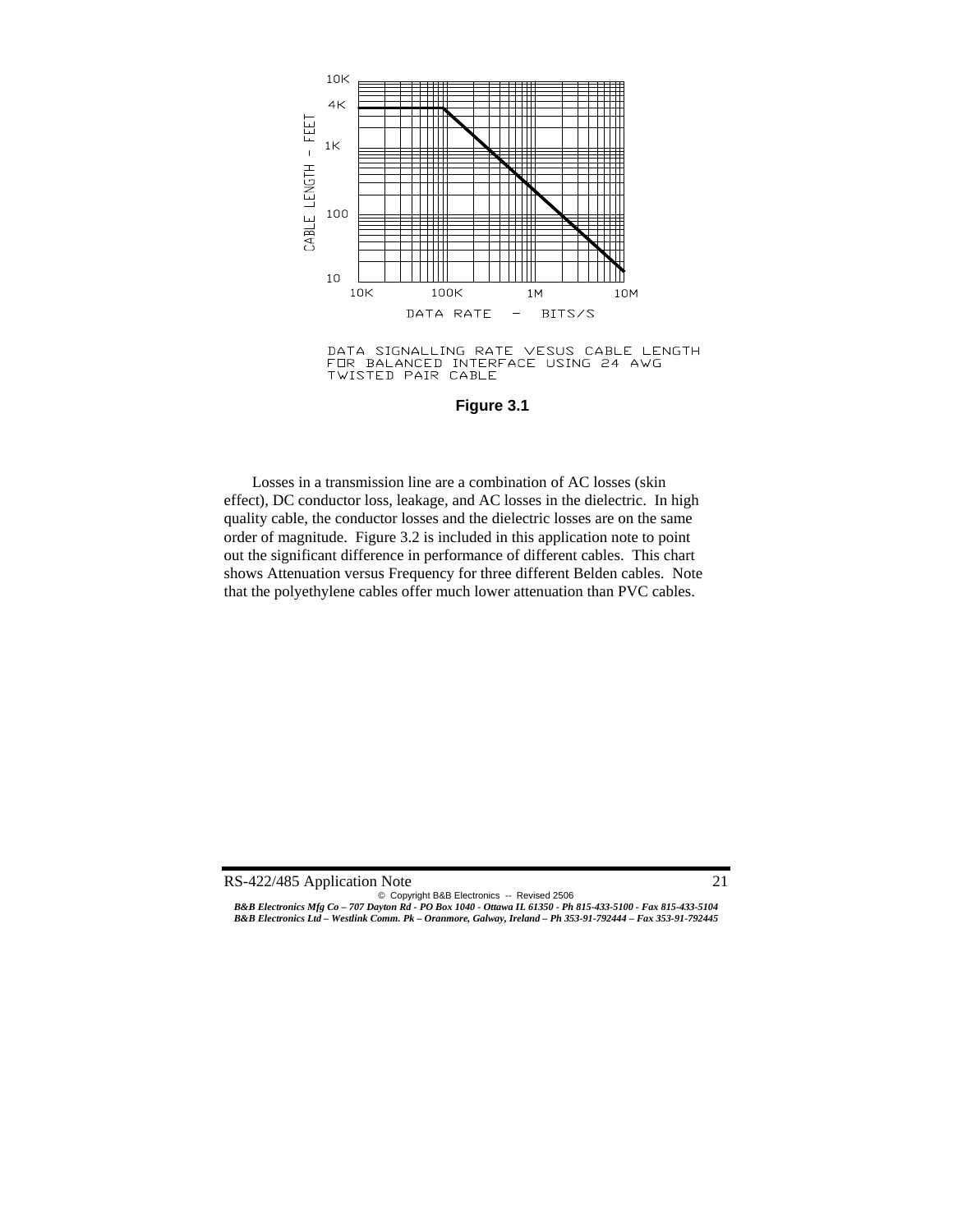



 Another approach to choosing transmission line is the "E-GRADE Program," which has been established by Anixter Bros. Inc. Anixter is a worldwide distributor of wiring system products. Under this program, Anixter divides data interface cables into four categories as follows:

| E-GRADE 1   | LIMITED DISTANCE         |
|-------------|--------------------------|
| $E-GRADE$ 2 | STANDARD DISTANCE        |
| E-GRADE 3   | <b>EXTENDED DISTANCE</b> |
| E-GRADE 4   | <b>MAXIMUM DISTANCE</b>  |

 Simple charts are used to help the user select the proper cable without any technical understanding of the cable parameters. This program divides the usage categories into EIA-232-D, EIA-422-A, and EIA-423-A. When using this literature, use the EIA-422-A charts for choosing RS-485 cable.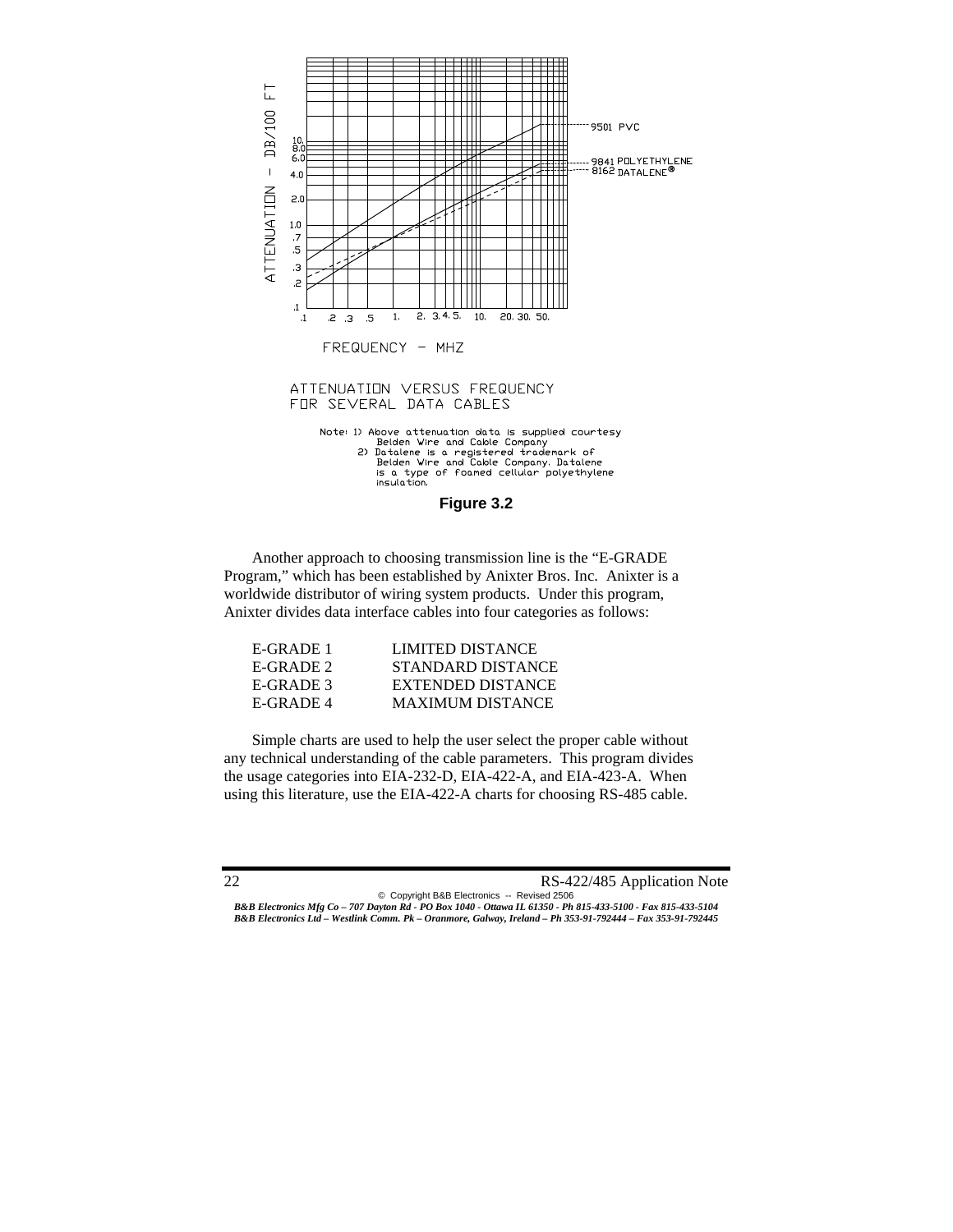# **Chapter 4: Transient Protection of RS-422 and RS-485 Systems**

The first step towards protecting an RS-422 or RS-485 system from transients is understanding the nature of the energy we are guarding against. Transient energy may come from several sources, most typically environmental conditions or induced by switching heavy inductive loads.

# *What does a surge look like?*

#### **Surge Specifications**

While transients may not always conform to industry specifications, both the Institute of Electrical and Electronics Engineers (IEEE) and the International Electrotechnical Commission (IEC) have developed transient models for use in evaluating electrical and electronic equipment for immunity to surges. These models can offer some insight into the types of energy that must be controlled to prevent system damage.

Both IEC 1000-4-5: 1995 "Surge Immunity Test" and IEEE C62.41-1991 "IEEE Recommended Practice on Surge Voltages in Low-Voltage AC Power Circuits" define a "1.2/50μs - 8/20μs combination wave" surge which has a 1.2 μs voltage rise time with a 50 μs decay across an open circuit. The specified current waveform has an 8 μs rise time with a 20 μs decay into a short circuit. Open circuit voltages levels from 1 to 6 kV are commonly used in both the positive and negative polarities, although, under some circumstances, voltages as high as 20 kV may be applied. Figures 4.1 and 4.2 illustrate the combination wave characteristics. In addition, IEEE C62.41 also specifies a 100 kHz "ring wave" test. The ring wave has a 0.5 μs rise time and a decaying oscillation at 100 kHz with source impedance of  $12Ω$  as shown in Figure 4.3. Typical amplitudes for the 100 kHz ring wave also range from  $1 - 6$  kV.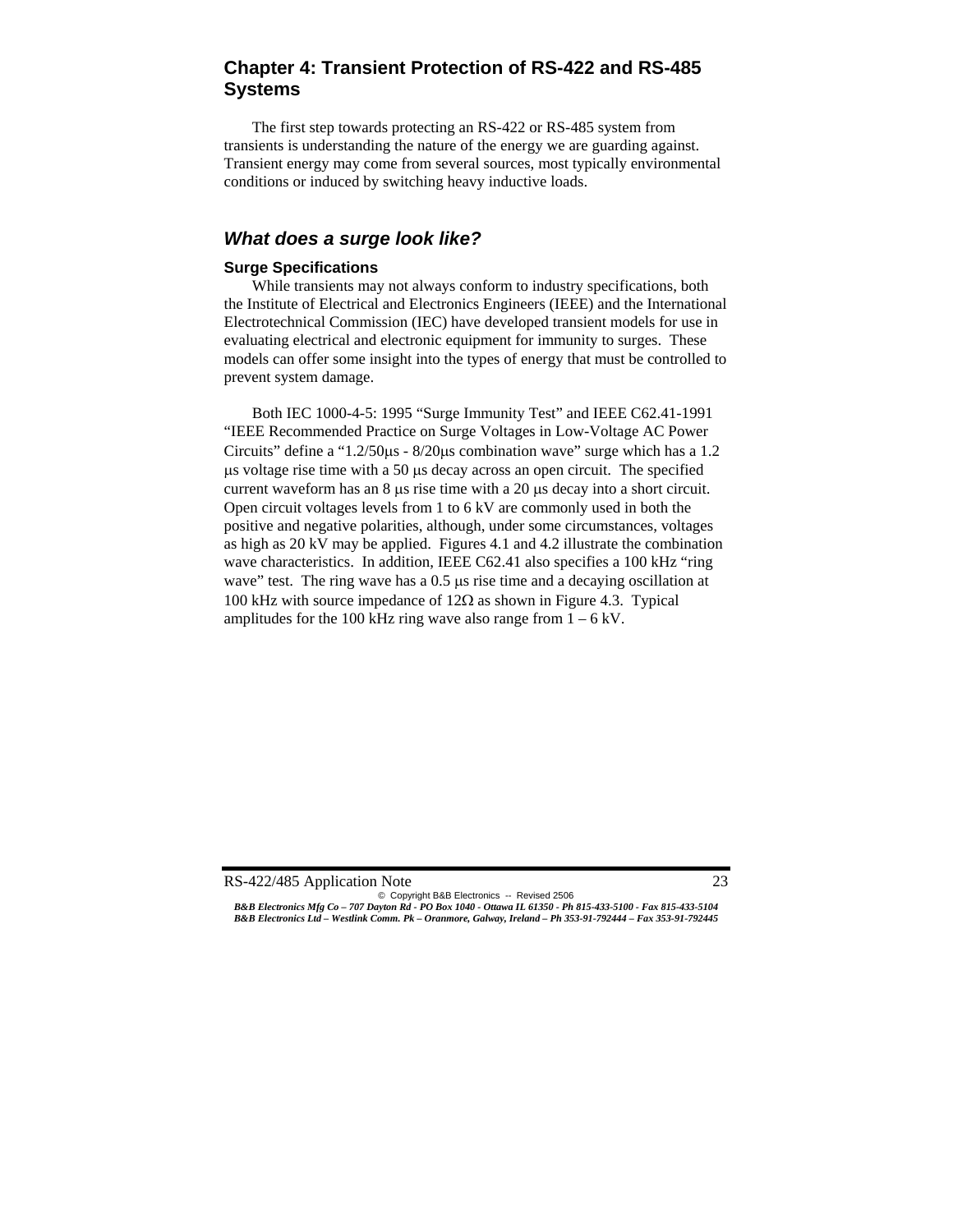

**Figure 4.1 Combination Wave Voltage Waveform** 



**Figure 4.2 Combination Wave Current Waveform**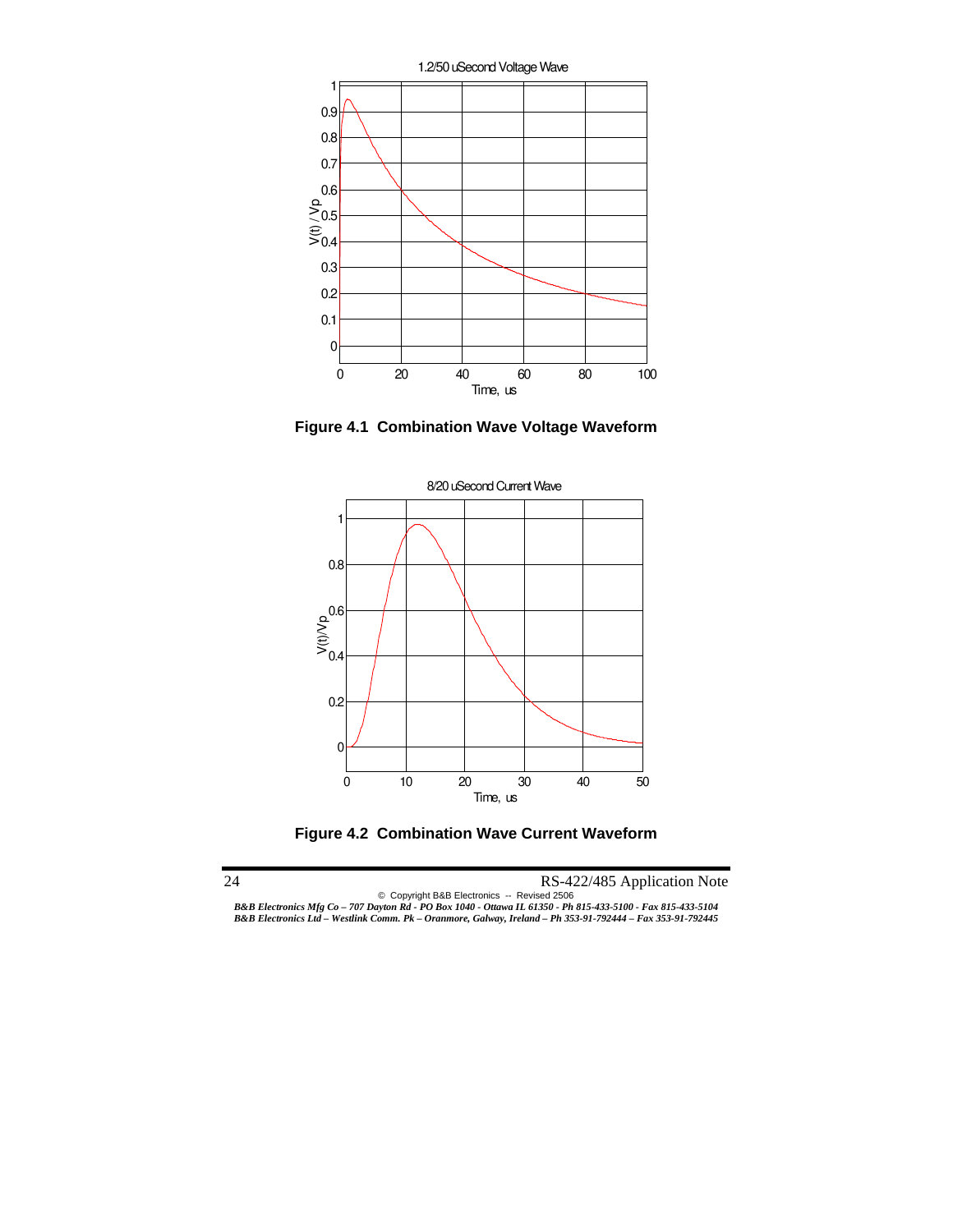

#### **Common Mode vs. Differential Mode**

Identifying the type of surges that may threaten a system is an important part of selecting the appropriate levels and methods of transient protection. Since each of the conductors in a data cable travels through the same physical space, it is reasonable to expect transients caused by environmental or current switching to be "common mode" that is, present on all data and ground conductors within the data cable. In some installations, there may be another source of unwanted energy to consider. If there are high voltage cables running anywhere near the data cables, the potential for a fault condition exists as a result of insulation failures or inadvertent contact by an installer. This type of surge could contact any number of conductors in the data cable, presenting a "differential" surge to the data equipment. Although the voltages and currents associated with this type surge are much lower than the types of surges modeled by ANSI or IEC, they have a particularly destructive quality of their own. Instead of dissipating within several milliseconds, they can exist in a steady state condition on the data network.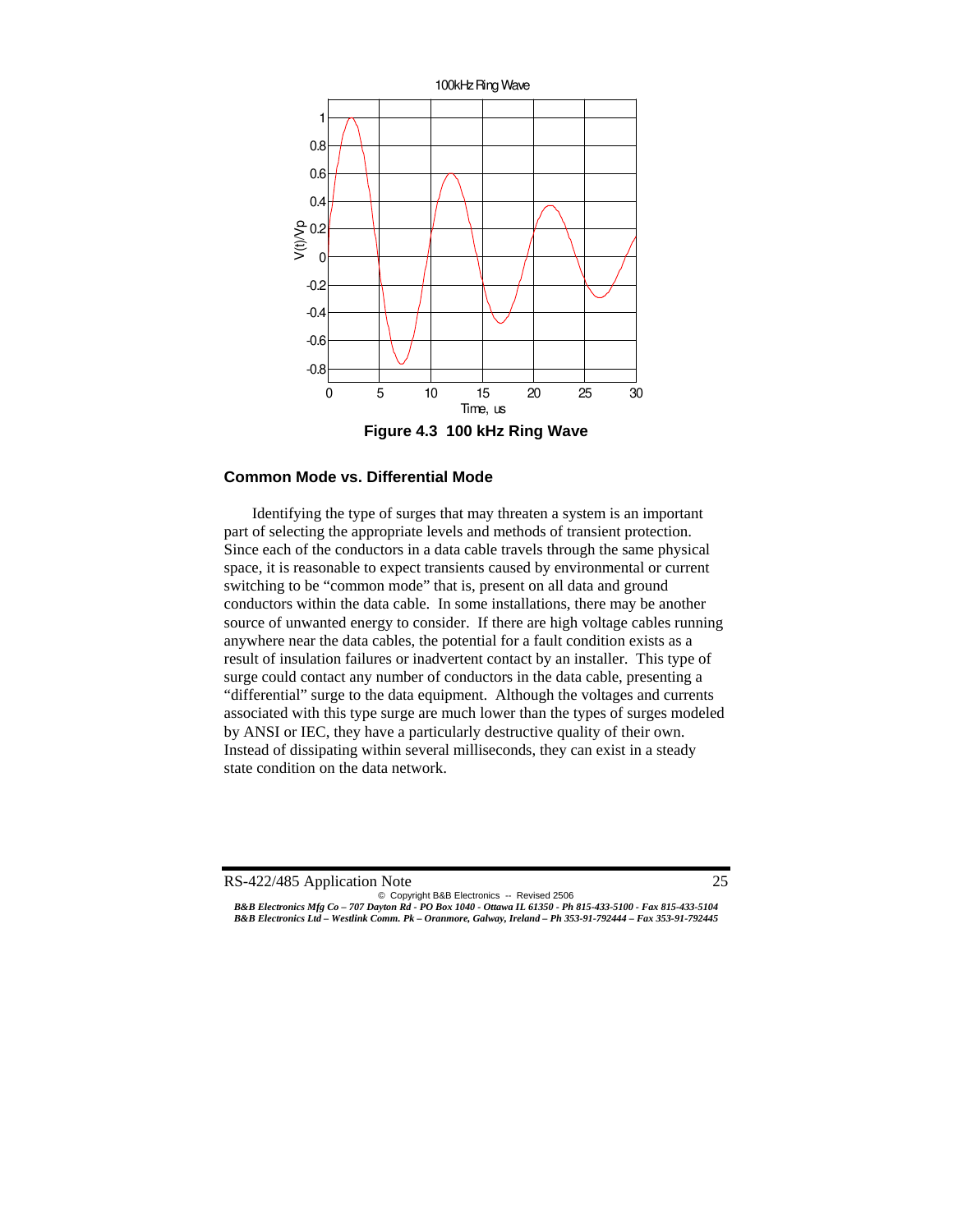### *Ground* ≠ *Ground*

Realizing that transient energy can be high frequency in nature leads to some disturbing observations. At frequencies of this magnitude, it is difficult to make a low impedance electrical connection between two points due to the inductance of the path between them. Whether that path is several feet of cable or thousands of feet of earth between grounding systems, during a transient event there can be hundreds or thousands of volts potential between different "grounds". We can no longer assume that two points connected by a wire will be at the same voltage potential. To the system designer this means that although RS-422/485 uses 5V differential signaling, a remote node may see the 5V signal superimposed on a transient of hundreds or thousands of volts with respect to that nodes local ground. It is more intuitive to refer to what is commonly called "signal ground" as a "signal reference".

How do we connect system nodes knowing that these large potential differences between grounds may exist? The first step towards successful protection is to assure that each device in the system is referenced to only one ground, eliminating the path through the device for surge currents searching for a return. There are two approaches to creating this idyllic ground state. The first approach is to isolate the data ground from the host device ground, this is typically done with transformers or optical isolators as shown is Figure 4.4. The second approach is to tie each of the grounds on a device together (typically power ground and data ground) with a low impedance connection as shown in Figure 4.5. These two techniques lead us to the two basic methods of transient protection.



**Figure 4.4 Isolated RS-485 Device**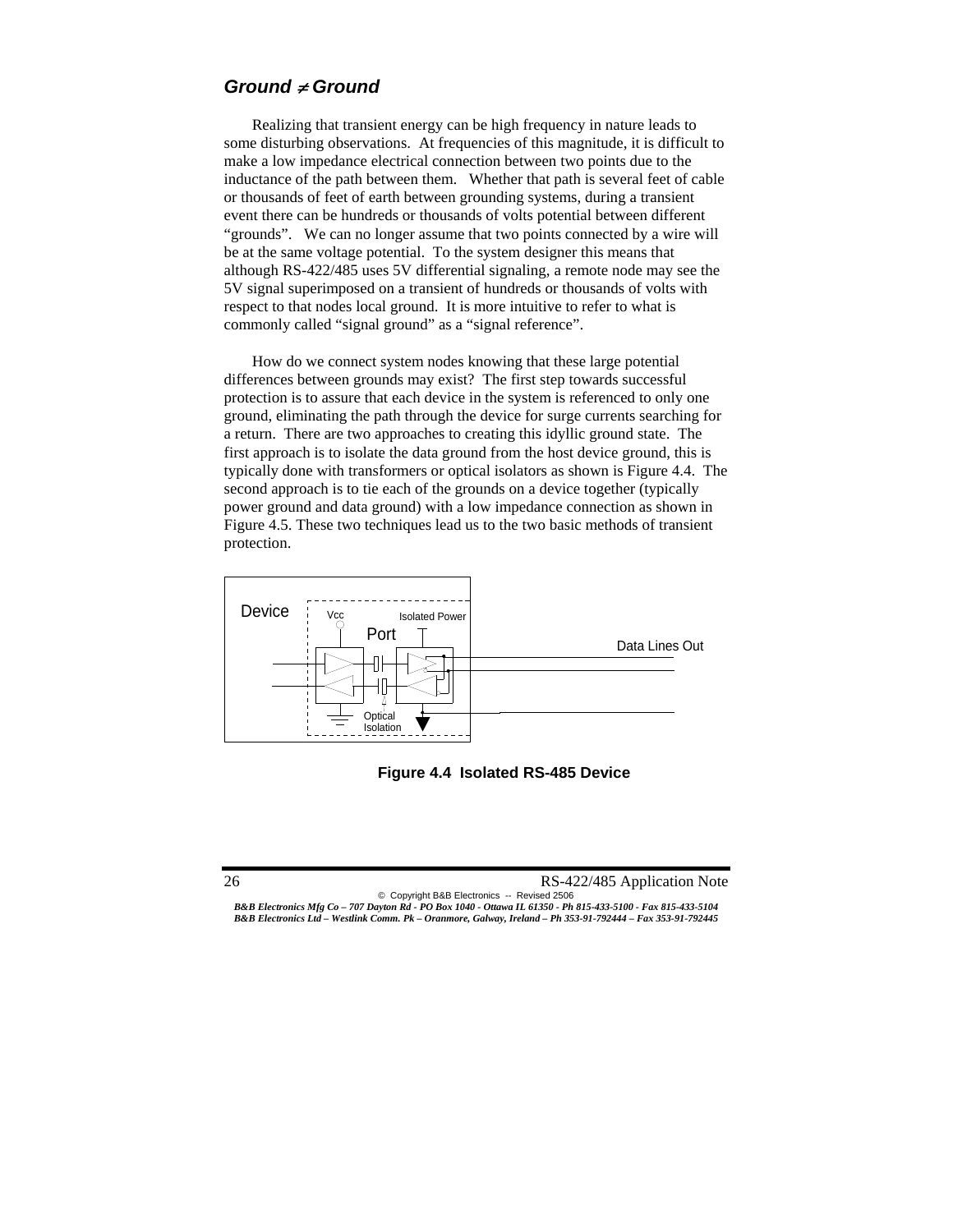

**Figure 4.5 RS-485 Device with Signal Ground Connected to Chassis Ground** 

# *Transient Protection using Isolation*

#### **Isolation Theory**

The most universal approach to protecting against transients is to galvanically isolate the data port from the host device circuitry. This method separates the signal reference from any fixed ground. Optical isolators, transformers and fiber optics are all methods commonly used in many types of data networks to isolate I/O circuitry from its host device. In RS-422 and RS-485 applications, optical isolators are most common. An optical isolator is an integrated circuit that converts the electrical signal to light and back, eliminating electrical continuity. With an isolated port, the entire isolated circuitry floats to the level of the transient without disrupting data communications. As long as the floating level of the circuitry does not exceed the breakdown rating of the isolators (typically 1000 - 2500 volts) the port will not be damaged. This type of protection does not attempt to absorb or shunt excess energy so it is not sensitive to the length of the transient. Even continuous potential differences will not harm isolated devices. It is important to note that isolators work on common mode transients, they cannot protect against large voltage differences between conductors of a data cable such as those caused by short circuits between data and power circuits.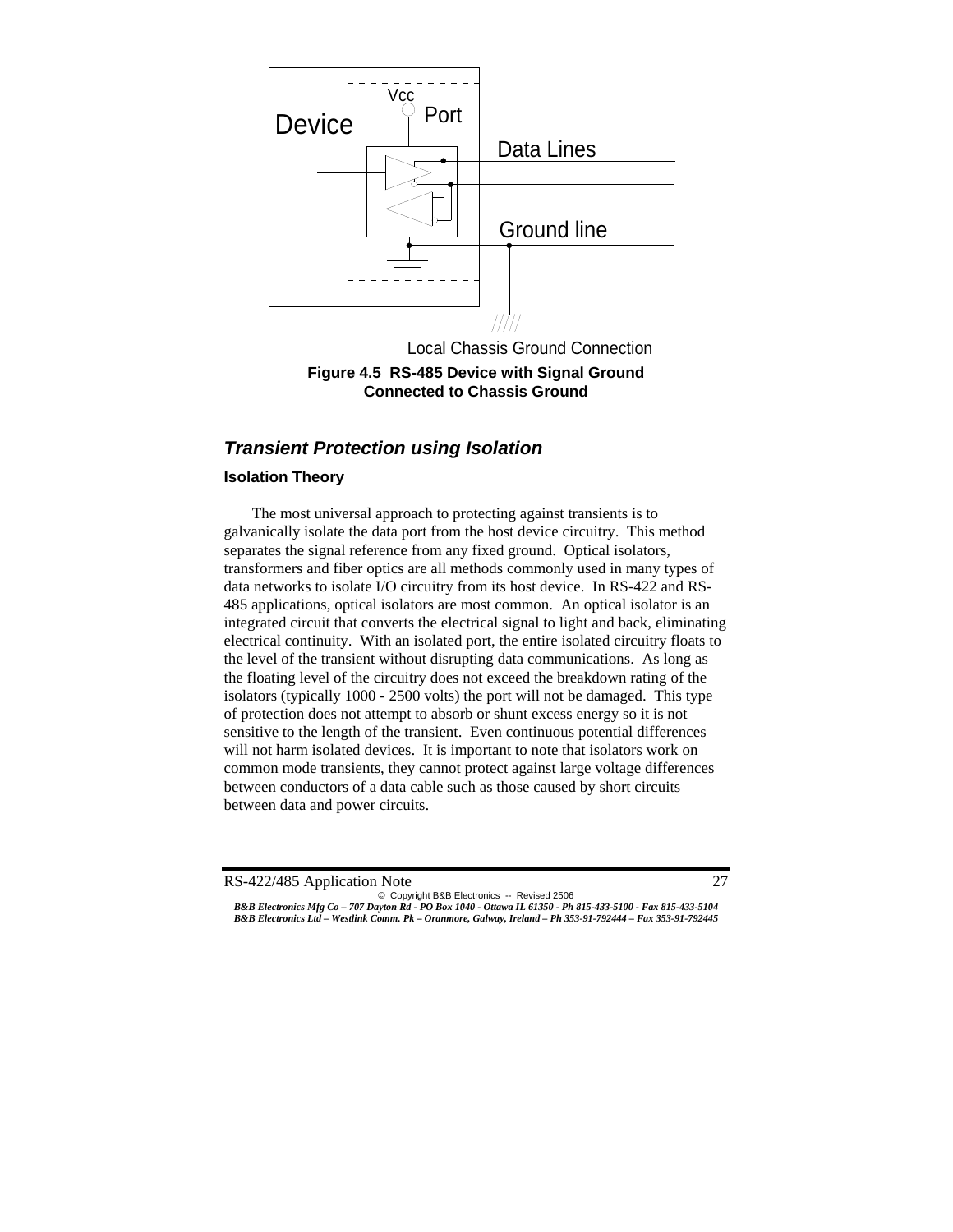#### **Isolation Devices**

 Optical isolation can be implemented in a number of ways. If a conversion from RS-232 to RS-422 or RS-485 is being made, optically isolated converters are available. Optically isolated ISA bus serial cards can replace existing ports in PC systems. For systems with existing RS-422 or RS-485 ports, an optically isolated repeater can be installed. Examples of each of these type devices can be found in the B&B Electronics Data Communications catalog.

# *Transient Protection using Shunting*  **Shunting Theory**

Creating one common ground at the host device provides a safe place to divert surge energy as well as a voltage reference to attach surge suppression devices to. Shunting harmful currents to ground before they reach the data port is the job of components such as TVS (often referred to by the trade name Tranzorb), MOV or gas discharge tubes. These devices all work by "clamping" at a set voltage, once the clamp voltage has been exceeded, the devices provide a low impedance connection between terminals.

Since this type of device diverts a large amount of energy, it cannot tolerate very long duration or continuous transients. Shunting devices are most often installed from each data line to the local earth ground, and should be selected to begin conducting current at a voltage as close as possible above the systems normal communications levels. For RS-422 and RS-485 systems, the voltage rating selected is typically 6 - 8 volts. These devices typically add some capacitive load to the data lines. This should be considered when designing a system and can be compensated for by derating the total line length to compensate for the added load. Several hundred feet is usually adequate.

To apply these type products correctly they should be installed as close to the port to be protected as possible, and the user must provide an extremely low impedance connection to the local earth ground of the unit being protected. This ground connection is crucial to proper operation of the shunting device. The ground connection should be made with heavy gauge wire and kept as short as possible. If the cable must be longer than one meter, copper strap or braided cable intended for grounding purposes must be used for the protection device to be effective. In addition to the high frequency nature of transients, there can be an enormous amount of current present. Several thousand amps typically result from applications of the combination wave test in the ANSI and IEC specification.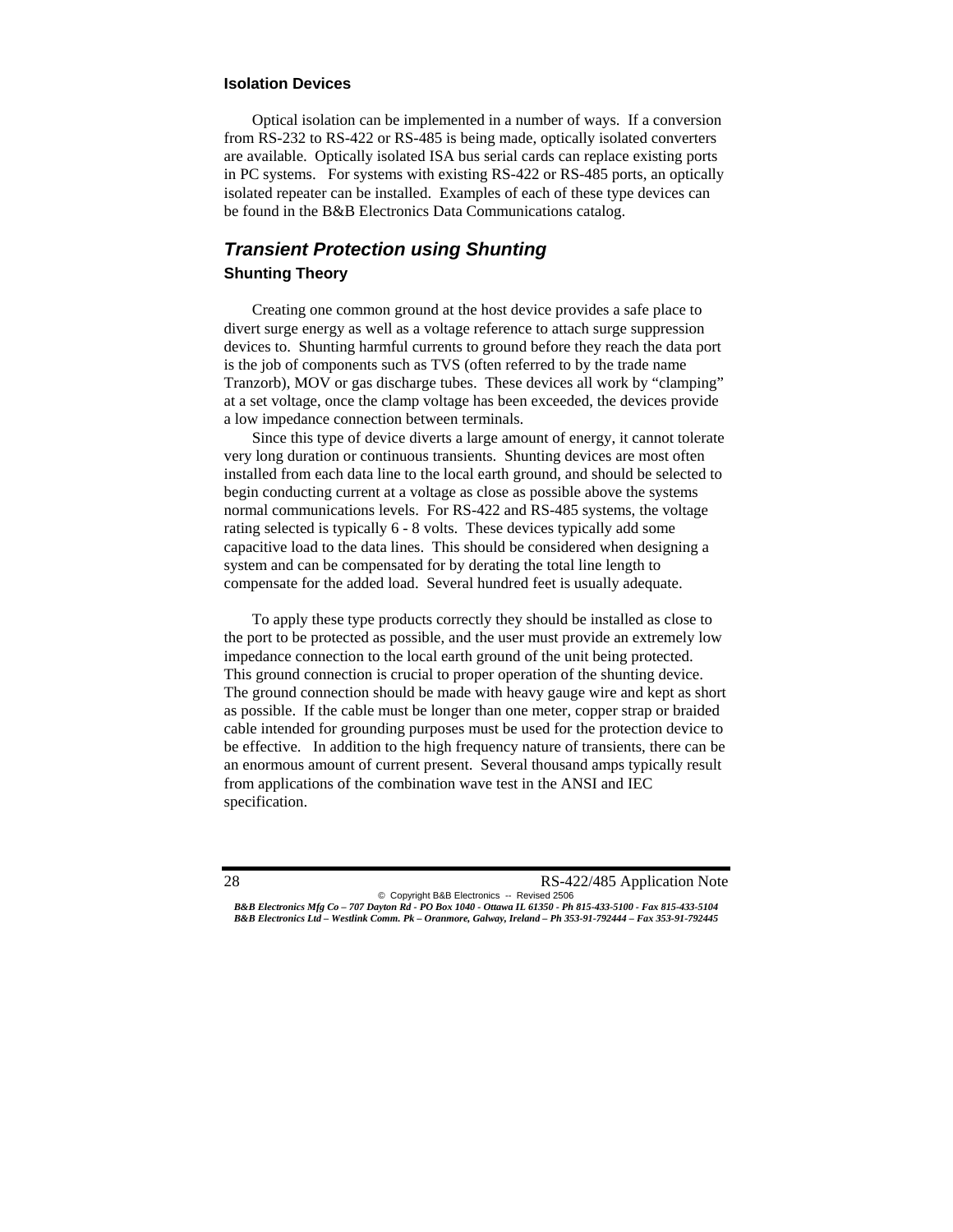#### **Connecting Signal Grounds**

Since a local ground connection is required at each node implementing shunt type protection, the consequences of connecting remote grounds together must be considered. During transient events a high voltage potential may exist between the remote grounds. Only the impedance in the wire connecting the grounds limits the current that results from this voltage potential. The RS-422 and RS-485 specification both recommend using 100 ohm resistors in series with the signal ground path in order to limit ground currents. Figure 4.6 illustrates the ground connection recommended in the specification.



**Figure 4.6 Signal Ground Connection between two nodes with 100 ohm resistor** 

#### **Shunting Devices**

 There are two types of shunting devices to choose from. The least expensive type is single stage, which usually consists of a single TVS device on each line. Three stage devices are also available. The first stage of a three-stage device is a gas discharge tube, which can handle extremely high currents, but has a high threshold voltage and is too slow to protect solid state circuits. The second stage is a small series impedance which limits current and creates a voltage drop between the first and third stage. The final stage is a TVS device that is fast enough to protect solid state devices and brings the clamping voltage down to a safe level for data circuits.

# *Combining Isolation and Shunting*

Installing a combination of both types of protection can offer the highest reliability in a system. Figures 4.7 and 4.8 illustrate two means of implementing this level of protection.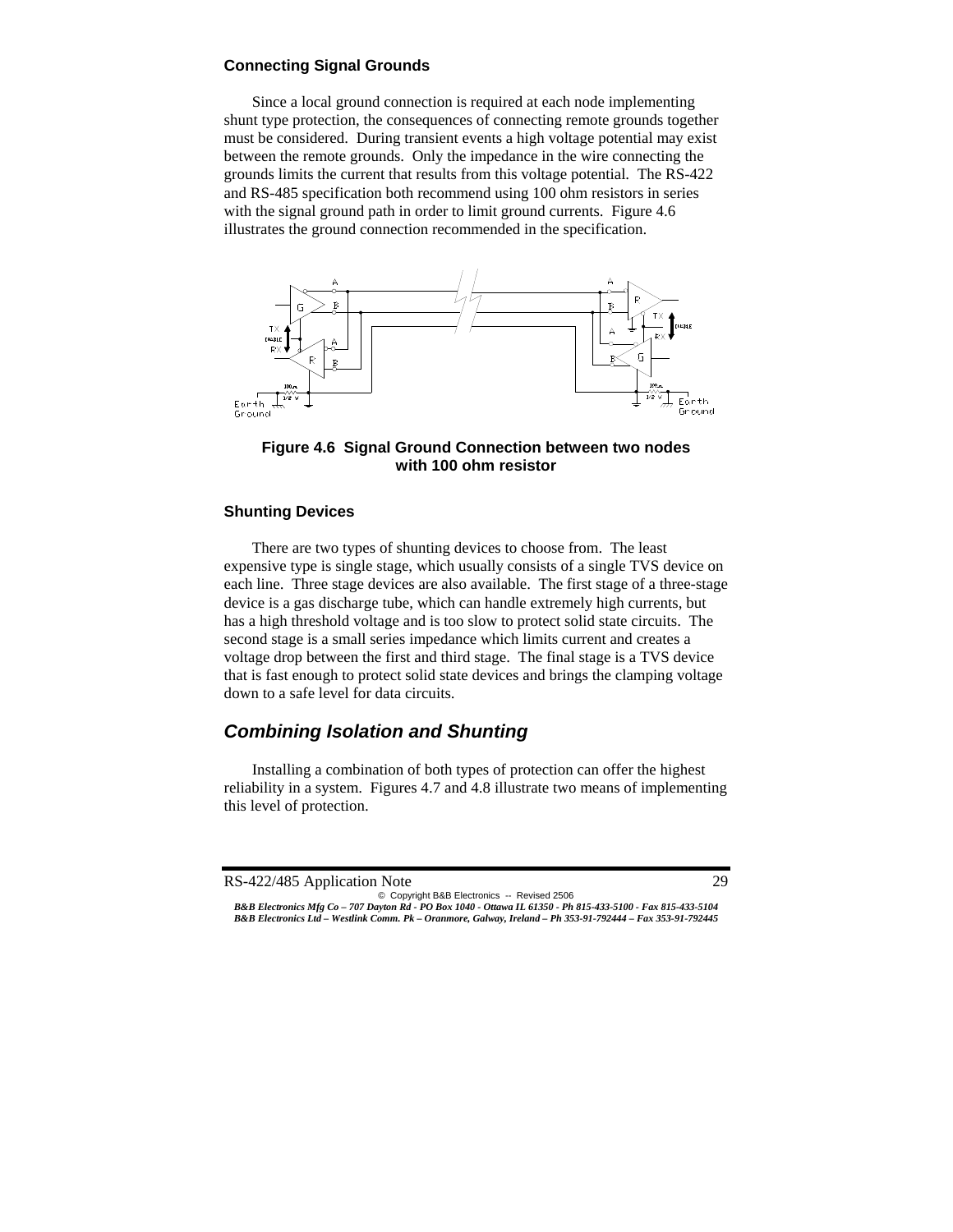

**Figure 4.7 Isolated node with shunt protection to earth ground** 



**Figure 4.8 Isolated port with ungrounded shunt protection** 

 The method shown in Figure 4.7 is recommended, in this case isolation protects the circuit from any voltage drops in the earth ground connection. The shunt devices will prevent a surge from exceeding the breakdown voltage of the isolators as well as handling any differential surges on the cable. Figure 4.8 illustrates a method recommended for cases where there is no way to make an earth ground connection. Here, the shunt device's function is to protect the port from differential surges, a differential surge will be balanced between conductors by the shunting device, converted to common mode. The isolation provides protection from the common mode transient remaining.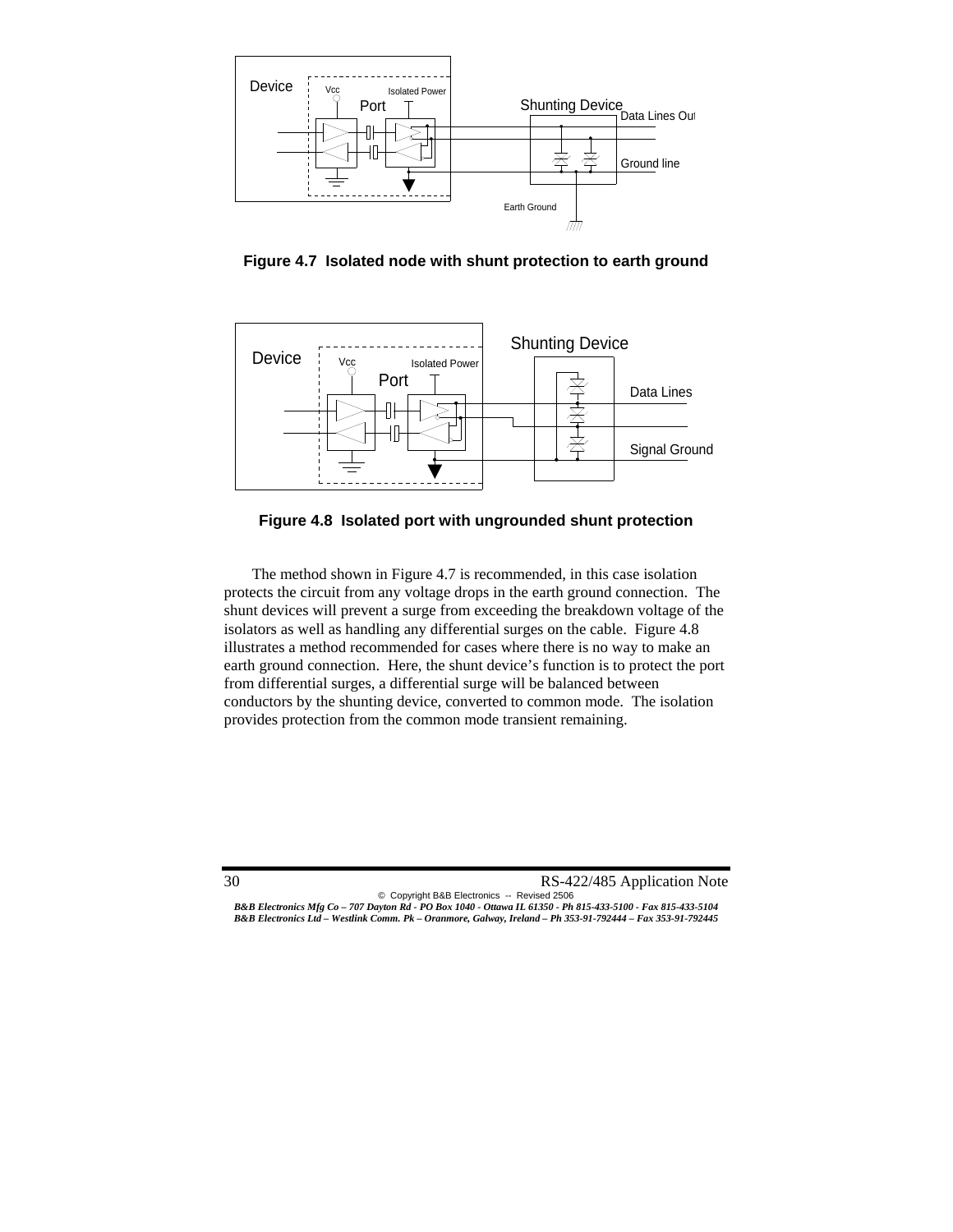# *Special Consideration for Fault Conditions*

 Data systems that could be exposed to short circuits to power conductors require an extra measure of protection. In these cases its recommended to add a fuse type device in addition to shunting type suppression, as shown in Figure 4.9. When a short circuit occurs, the shunt suppression will begin conducting, but shunting by itself cannot withstand the steady state currents of this type of surge. A small enough fuse value should be chosen so that the fuse will open before the shunt device is damaged. A typical fuse value is 125 mA.



**Figure 4.9 Fused port protection** 

### *Choosing the right protection for your system*

While it is hard to predict what type and level of isolation is correct for a system, an educated guess should be made based on the electrical environment, physical conditions and cost of failures in downtime and repair costs. Systems connected between two power sources, such as building to building, office to factory floor, or any system covering long distances should require some level of transient protection. Table 4.1 is a comparison of transient protection techniques.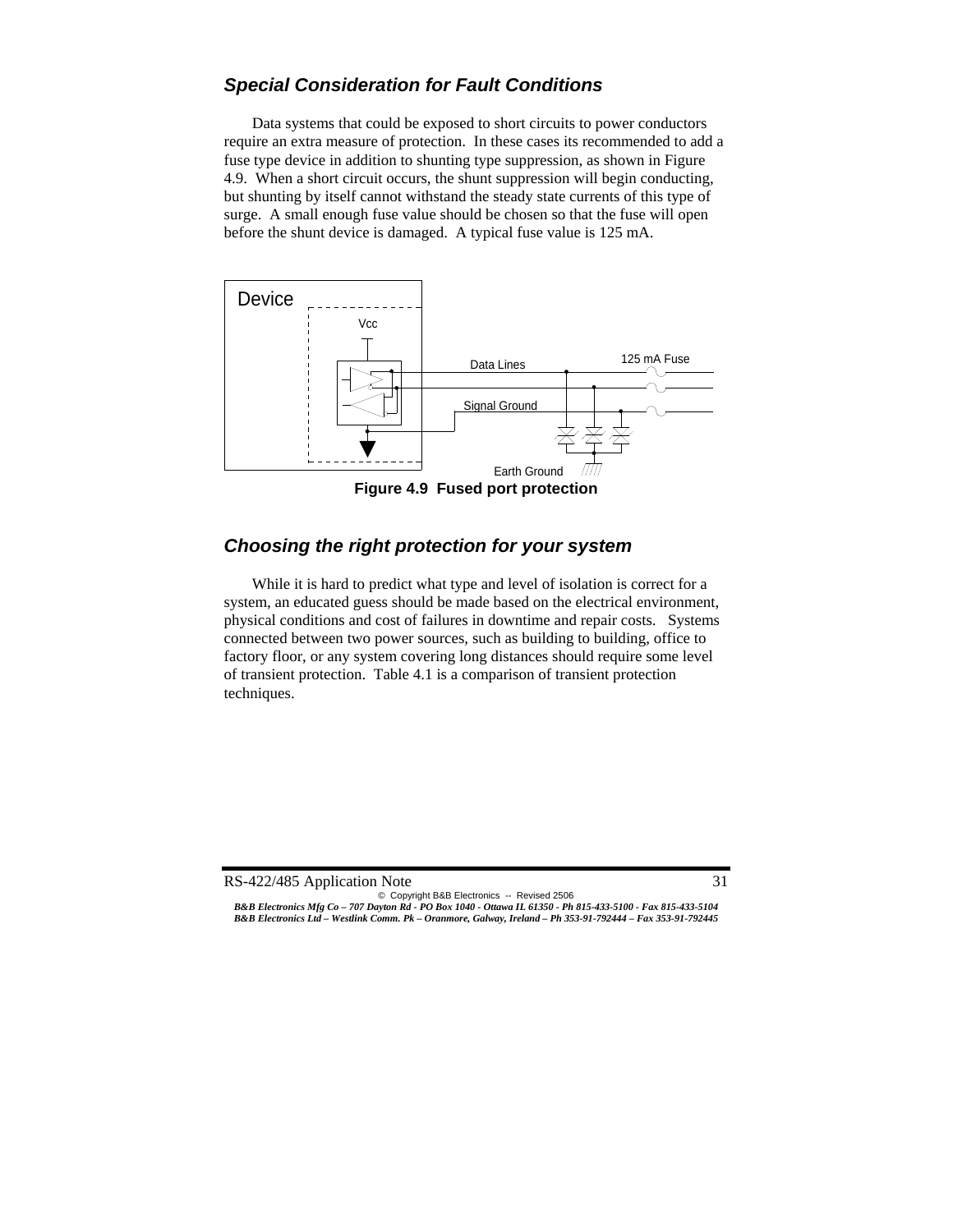| <b>Optical Isolation</b>          | <b>Shunting</b>                                |
|-----------------------------------|------------------------------------------------|
| Requires no ground reference      | Must have low impedance ground path            |
| Adds no loading to data lines     | Presents additional capacitive loading to data |
|                                   | lines                                          |
| Higher complexity                 | Lower complexity, uses passive components      |
| Effective on common mode          | Effective on both common and differential      |
| transients                        | mode transients                                |
| Not dependent on installation     | Can be improperly installed by user            |
| quality                           |                                                |
| Requires an external power source | No power required                              |
| Not affected by long term or      | Subject to damage by long duration             |
| continuous transients             | transients                                     |

**Table 4.1 Comparison of Protection Techniques**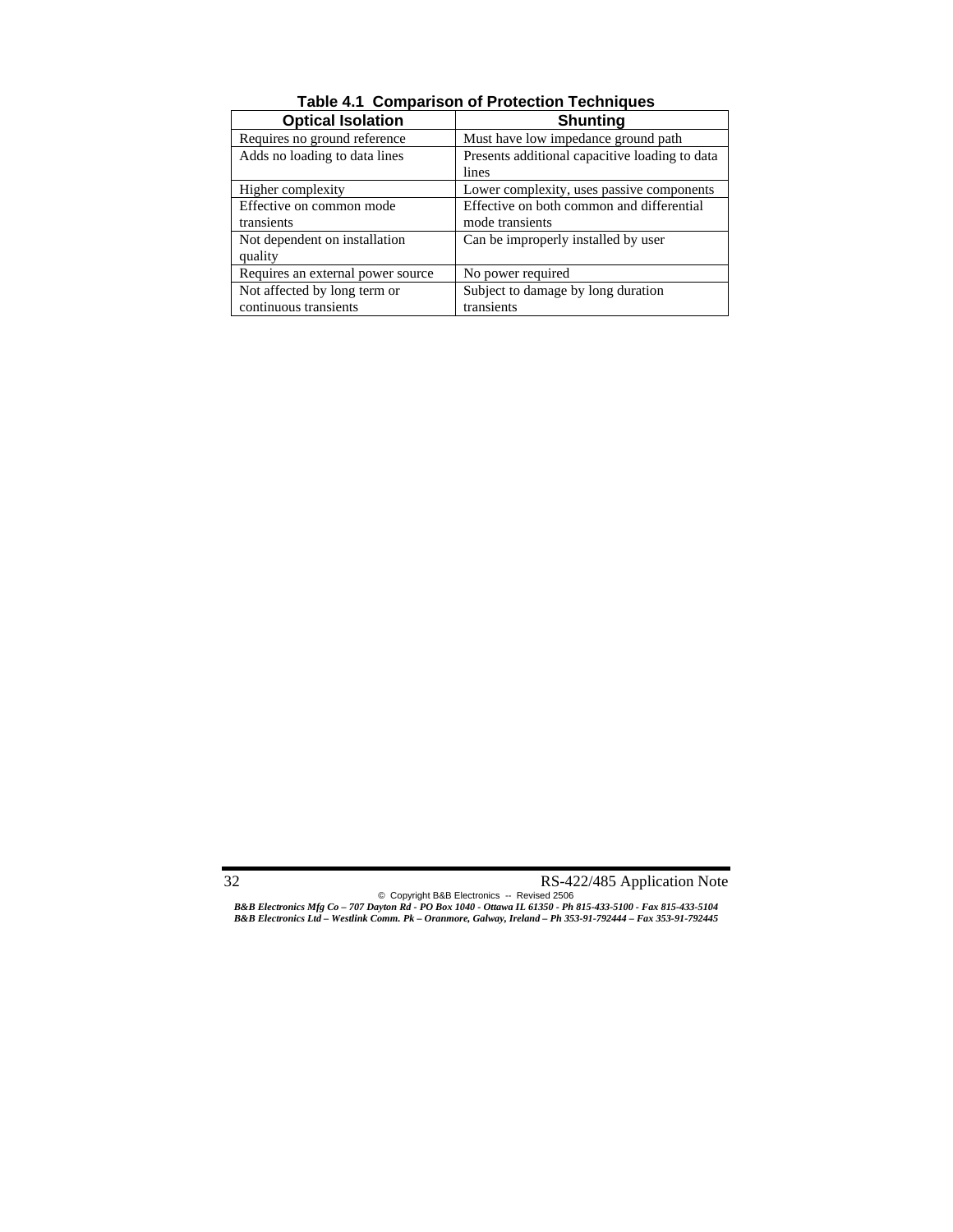# **Chapter 5: Software**  *Introduction*

 RS-422 and RS-485 are hardware specifications. Software protocol is not discussed in either specification. It is up to the system designer to define a protocol suitable for their system. This chapter we will not attempt to define a protocol standard, but will explain some of the issues that should be considered by the system designer, whether writing or purchasing software.

# *RS-422 Systems*

 RS-422 system software differs little from the familiar point-to-point RS-232 communication systems. RS-422 is often used to simply extend the distance between nodes over the capabilities of RS-232. RS-422 can also be used as the master node in a four-wire master-slave network described later in this chapter. When selecting or writing software for RS-422 systems the designer should be aware of the signals being used by the hardware in the system. Many RS-422 systems do not implement the hardware handshake lines often found in RS-232 systems due to the cost of running additional conductors over long distances.

# *RS-485 Driver Control*

 The principle difference between RS-422 and RS-485 is that the RS-485 driver can be put into a high impedance, tristate mode, which allows other drivers to transmit over the same pair of wires. There are two methods of tristating an RS-485 driver. The first method is to use a control line, often the RTS handshake line, to enable and disable the driver. This requires that the host software raise the RTS line before beginning a transmission to enable the driver, then lower the RTS line after the completion of the transmission. Since only a single RS-485 driver can be enabled on a network at one time it is important that the driver is disabled as quickly as possible after transmission to avoid two drivers trying to control the lines simultaneously, a condition called line contention. Under some operating systems it can be difficult to lower RTS in a timely manner and this method of driver control should be avoided altogether.

 The second method of RS-485 driver control we refer to as Automatic Send Data Control. This type of control involves special circuitry that senses when data is being transmitted and automatically enables the driver as well as disabling the driver within one character length of the end of transmission. This is the preferred method of driver control since it reduces software overhead and the number of potential pitfalls for the programmer.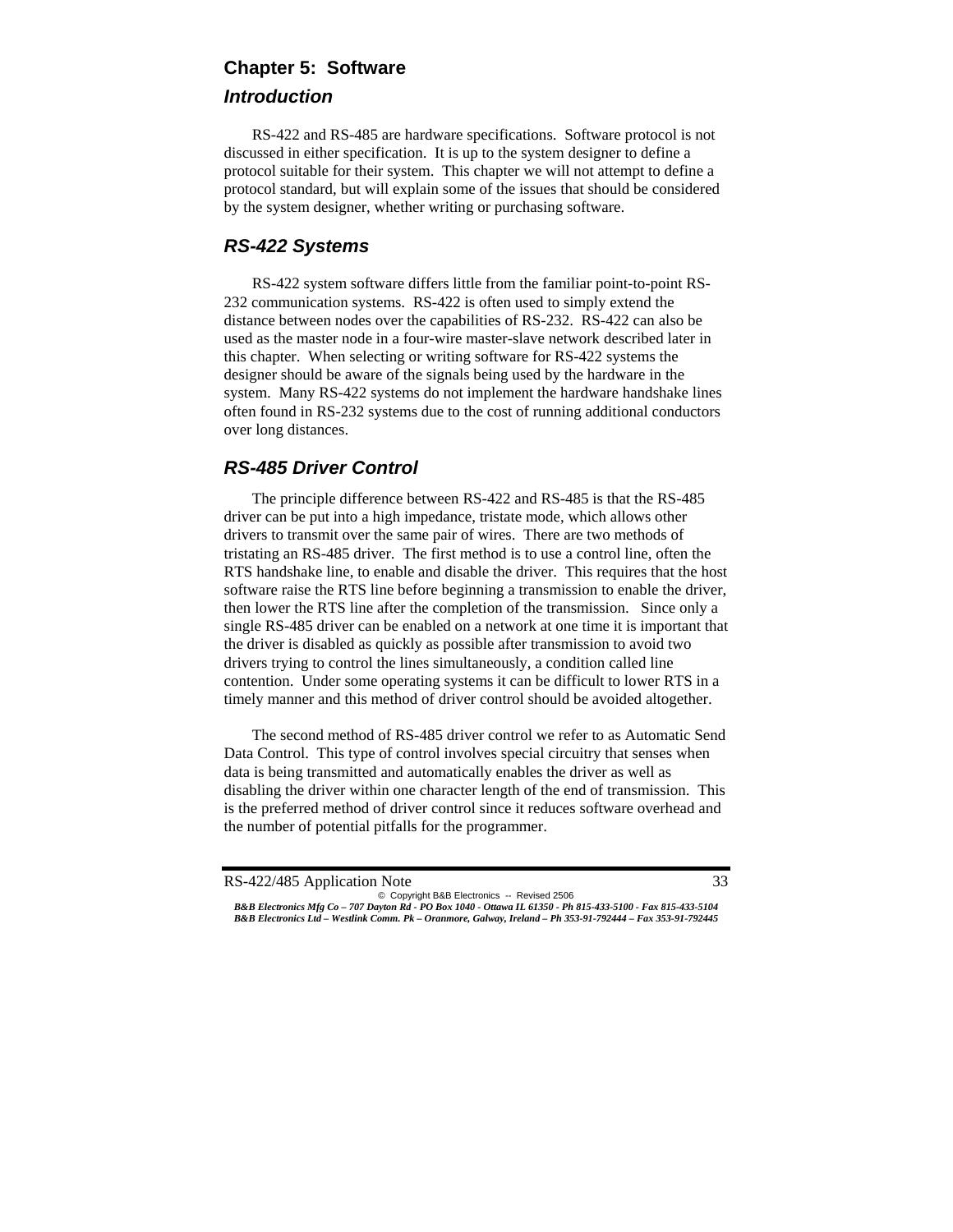# *RS-485 Receiver Control*

 The RS-485 receiver also has an enable signal. Since RS-485 systems using a two-wire configuration connect the driver to receiver in a loopback fashion, this feature is often used to disable the receiver during transmission to prevent the echo of local data. Another approach is to leave the RS-485 receiver enabled and monitor the loopback data for errors which would indicate that line contention has occurred. Although a good loopback signal does not guaranty data integrity it does offer a degree of error detection.

# *Master-Slave Systems*

 A master-slave type system has one node that issues commands to each of the "slave" nodes and processes responses. Slave nodes will not typically transmit data without a request from the master node, and do not communicate with each other. Each slave must have a unique address so that it can be addressed independent of other nodes. These type systems can be configured as two-wire or four-wire. Four-wire systems often use an RS-422 master (the driver is always enabled) and RS-485 slaves to reduce system complexity.

#### **Four Wire Master-Slave Systems**

 This configuration reduces software complexity at the host since the driver and receiver are always enabled, at the expense of installing two extra conductors in the system. The Master node simply prefixes commands with the appropriate address of the slave. There is no data echo or turn around delays to consider. Since each of the slave transmitters share the same pair of wires, care must be taken that the master never requests data from multiple nodes simultaneously or data collisions will result.

#### **Two Wire Master-Slave Systems**

 Two wire configurations add a small amount of complexity to the system. The RS-485 driver must be tristated when not in use to allow other nodes to use the shared pair of wires. The time delay between the end of a transmission and the tristate condition becomes a very important parameter in this type system. If a slave attempts to reply before the master has tristated the line, a collision will occur and data will be lost. The system designer must know the response time or turn around delay of each of the slave nodes and assure that the master will tristate its driver within that amount of time. B&B Electronics' Automatic Send Data control circuits tristate the driver within one character length of the end of a transmission.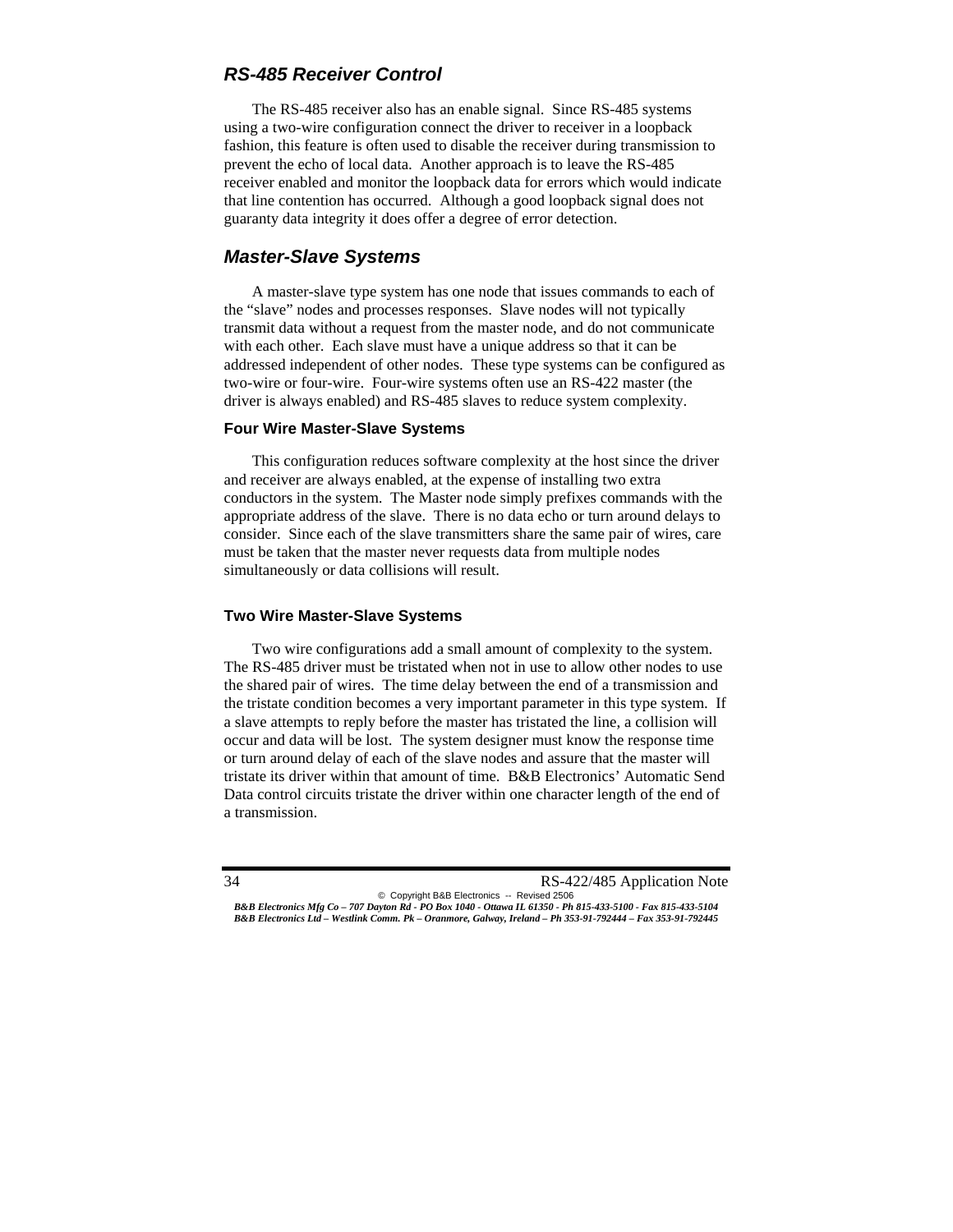# *Multi-Master RS-485 Systems*

 Each node in a multi-master type RS-485 system can initiate its own transmission creating the potential for data collisions. This type system requires the designer to implement a more sophisticated method of error detection, including methods such as line contention detection, acknowledgement of transmissions and a system for resending corrupted data.

# *Systems with Port Powered Converters*

 RS-232 to RS-422 or RS-485 converters that derive their power from the RS-232 port are becoming more common in data systems. A good programming practice is to set unused handshake outputs to a high voltage state in systems using any type of RS-232 to RS-422 or RS-485 converter. This will assure the best possible operating conditions for all converters used.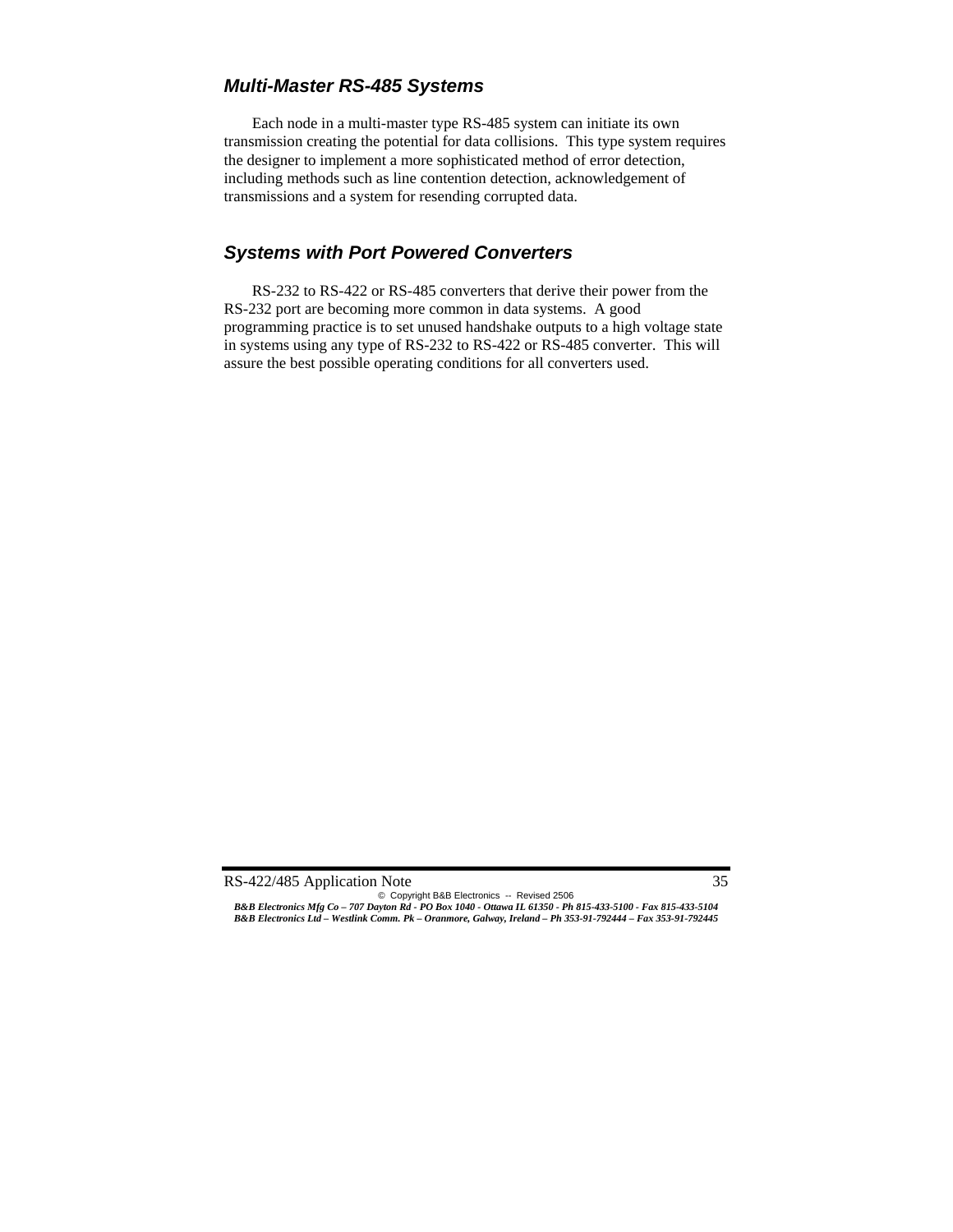# **Chapter 6: Selecting RS-485 Devices**

When purchasing devices for an RS-485 system many pitfalls can be avoided by determining the device's communications characteristics before the system design is complete. Knowing what questions to ask up front can save a lot of troubleshooting in the field. The following device characteristics are all things that should be answered in the system design stage.

- 1. Is the device configured for two-wire or four-wire systems?
- 2. Is a signal ground connection available?
- 3. Is the device isolated? Does it contain surge suppression?
- 4. What value bias resistors (if any) are used in the device? Are they accessible for modification?
- 5. Is the device terminated? Is it accessible for modification?
- 6. What is the device's response time (turn around delay)?
- 7. What is the programmable address range of the device?
- 8. What baud rate, or range of baud rates, is supported?

If possible it is often useful to have a schematic of the serial port of each device in a system. The schematic can provide additional information that may be useful in troubleshooting or repairing any problems in the data system.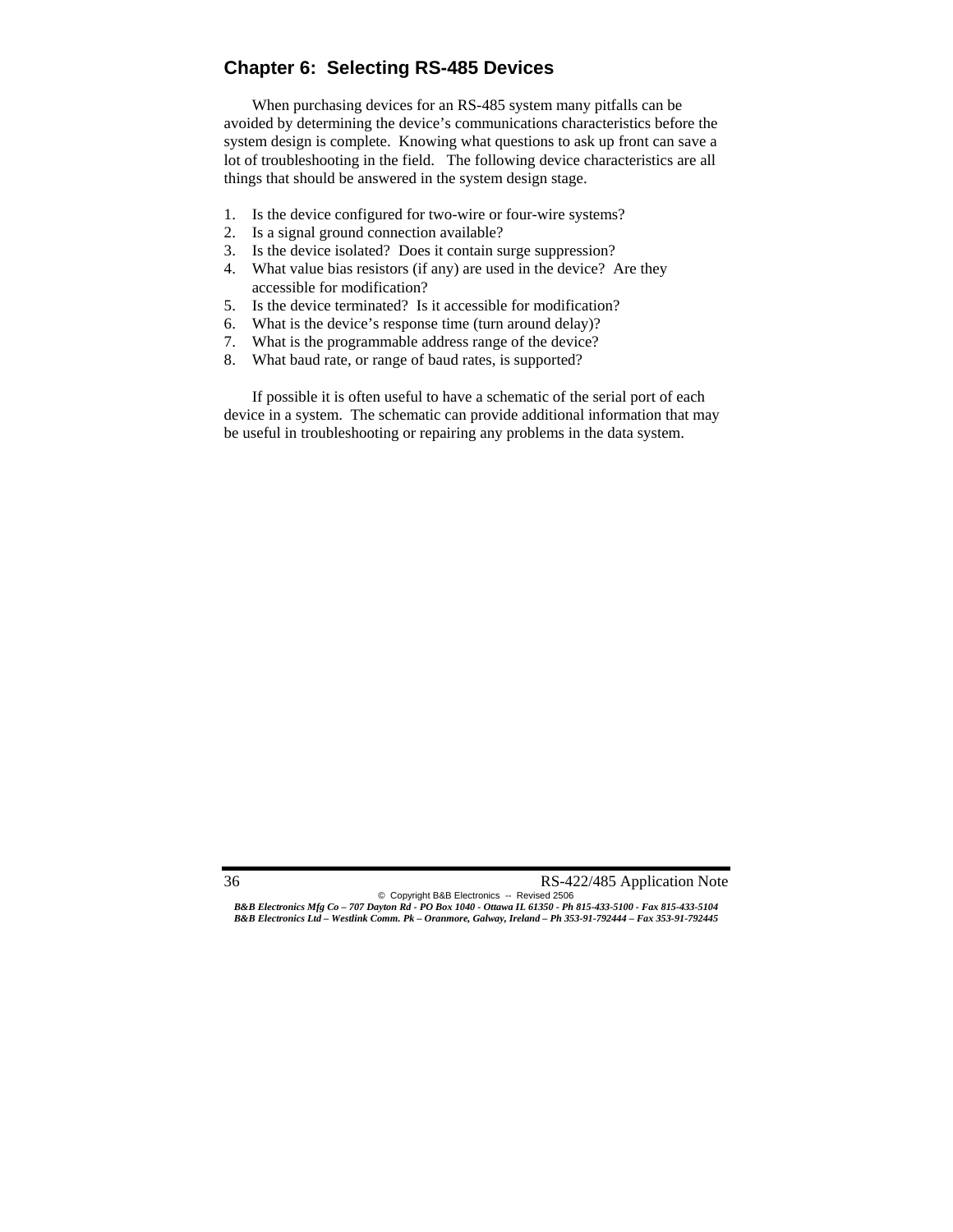# **Chapter 7: Sources of Further Information**

EIA Standards and Publications can be purchased from:

GLOBAL ENGINEERING DOCUMENTS 7730 Carondelet Avenue Clayton, MO 63105 Phone: (800) 854-7179 FAX: (314) 726-6418

#### GLOBAL ENGINEERING DOCUMENTS 15 Inverness Way East Englewood, CO 80112 Phone: (800) 854-7179 FAX: (303) 397-2740

Global Engineering Documents web site can be found at http://global.ihs.com.

Related data interface standards are:

| a) EIA-232-E             | Interface between data terminal equipment and date circuit-<br>terminating equipment employing serial binary data<br>interchange (ANSI/IEA-232-D) |
|--------------------------|---------------------------------------------------------------------------------------------------------------------------------------------------|
| b) EIA-422-A<br>circuits | Electrical characteristics of balanced voltage digital interface                                                                                  |
| c) EIA-423-A             | Electrical characteristics of unbalanced voltage digital<br>interface circuits                                                                    |
| d) EIA-485               | Standard for electrical characteristics of generators and<br>receivers for use in balanced digital multipoint systems                             |
| e) EIA-449               | General purpose 37-position and 9-position interface for data<br>terminal equipment and data circuit-terminating equipment.                       |
| $f) EIA-530$             | High speed 25-position interface for data terminal equipment<br>and data circuit-terminating equipment                                            |
|                          | g) EIA/TIA-562 Electrical characteristics for an unbalanced digital interface                                                                     |

Manufacturers of integrated circuit data transceivers often offer practical application information for RS-422 and RS-485 systems.

National Semiconductor's Interface Data Book includes a number of excellent applications notes. These notes are also available online at http://www.national.com/. A search engine is provided to search the text of the available application notes. Entering "422" or "485" as search criteria to get a current list of related application notes.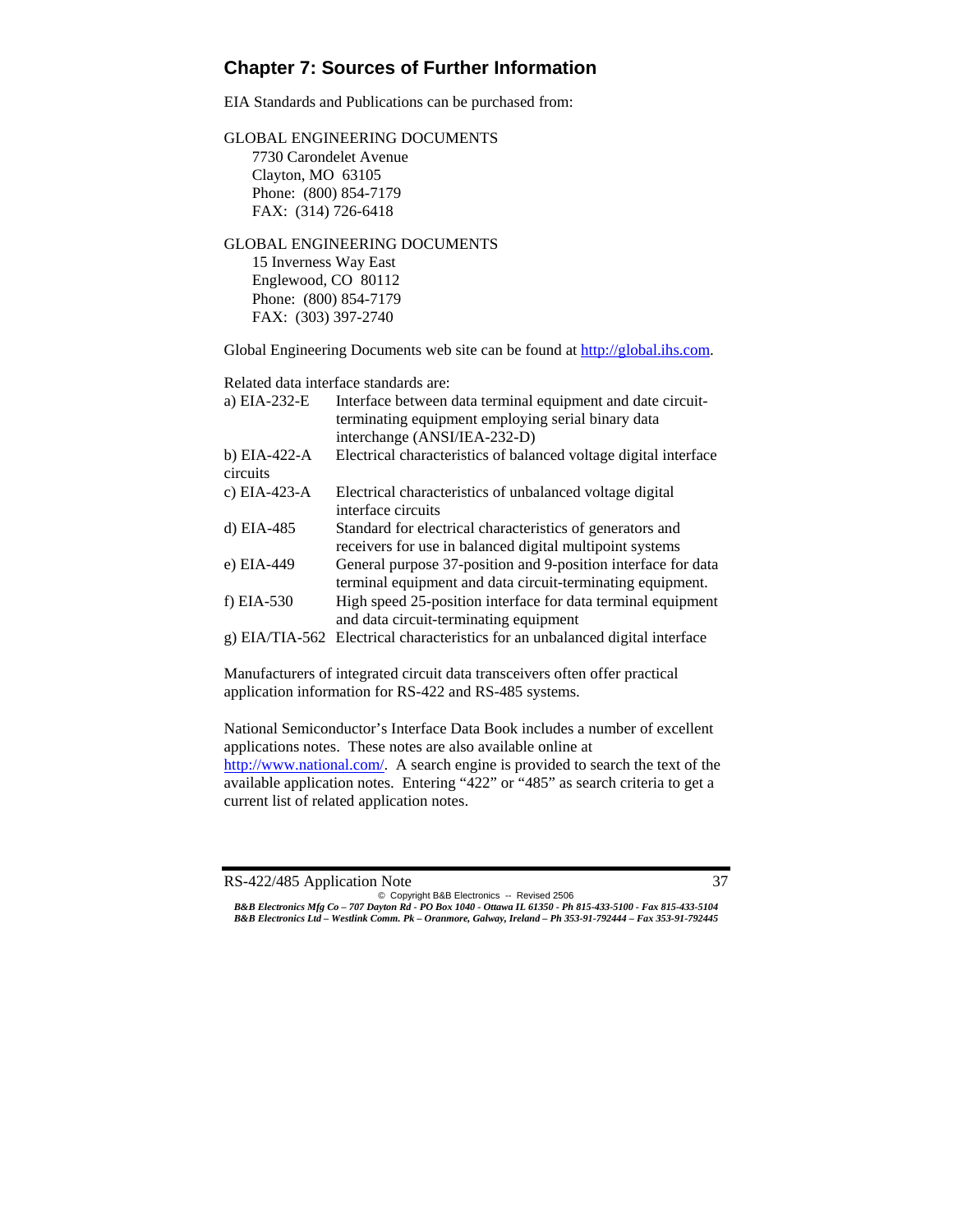# **Appendix A: EIA Specification Summary**

| <b>EIA RS-422 Specification Summary</b> |                    |                |           |          |
|-----------------------------------------|--------------------|----------------|-----------|----------|
| <b>Parameter</b>                        | <b>Conditions</b>  | Min            | Max       | Units    |
| Driver Output Voltage                   |                    |                | 10        | V        |
| Open Circuit                            |                    |                | $-10$     | V        |
| Driver Output Voltage                   | $R_T = 100 \Omega$ | $\overline{2}$ |           | V        |
| Loaded                                  |                    | $-2$           |           | V        |
| <b>Driver Output Resistance</b>         | A to B             |                | 100       | Ω        |
| Driver Output                           | Per output to      |                | $\pm 150$ | mA       |
| <b>Short-Circuit Current</b>            | common             |                |           |          |
| Driver Output Rise Time                 | $R_T = 100 \Omega$ |                | 10        | % of Bit |
|                                         |                    |                |           | Width    |
| Driver Common Mode                      | $R_T = 100 \Omega$ |                | $\pm 3$   | v        |
| Voltage                                 |                    |                |           |          |
| <b>Receiver Sensitivity</b>             | $Vcm \leq \pm 7$   |                | $\pm 200$ | mV       |
| Receiver Common-Mode                    |                    | $-7$           | $+7$      | V        |
| Voltage Range                           |                    |                |           |          |
| <b>Receiver Input Resistance</b>        |                    | 4000           |           | Ω        |
| Differential Receiver                   | Operational:       |                | $+10$     | V        |
| Voltage                                 | Withstand:         |                | $+12$     | V        |

| <b>EIA RS-485 Specification Summary</b> |                              |        |               |                |  |
|-----------------------------------------|------------------------------|--------|---------------|----------------|--|
| <b>Parameter</b>                        | <b>Conditions</b>            | Min    | Max           | <b>Units</b>   |  |
| Driver Output Voltage                   |                              | 1.5    | 6             |                |  |
| Open Circuit                            |                              | $-1.5$ | -6            |                |  |
| <b>Driver Output Voltage</b>            | $R_{\text{LOAD}} = 54\Omega$ | 1.5    | 5             | V              |  |
| Loaded                                  |                              | $-1.5$ | $-5$          |                |  |
| Driver Output Short-                    | Per output to                |        | $\pm 250$     | mA             |  |
| <b>Circuit Current</b>                  | $+12V$ or $-7V$              |        |               |                |  |
| Driver Output Rise Time                 | $R_{\text{LOAD}} = 54\Omega$ |        | 30            | % of Bit Width |  |
|                                         | $C_{\text{LOAD}}$ = 50 pF    |        |               |                |  |
| Driver Common Mode                      | $R_{\text{LOAD}} = 54\Omega$ | -1     | $\mathcal{R}$ | $\mathbf{V}$   |  |
| Voltage                                 |                              |        |               |                |  |
| <b>Receiver Sensitivity</b>             | $-7 \leq$ Vcm $\leq$ +12     |        | $+200$        | mV             |  |
| Receiver Common-Mode                    |                              | $-7$   | $+12$         | V              |  |
| Voltage Range                           |                              |        |               |                |  |
| <b>Receiver Input Resistance</b>        |                              | 12K    |               | Ω              |  |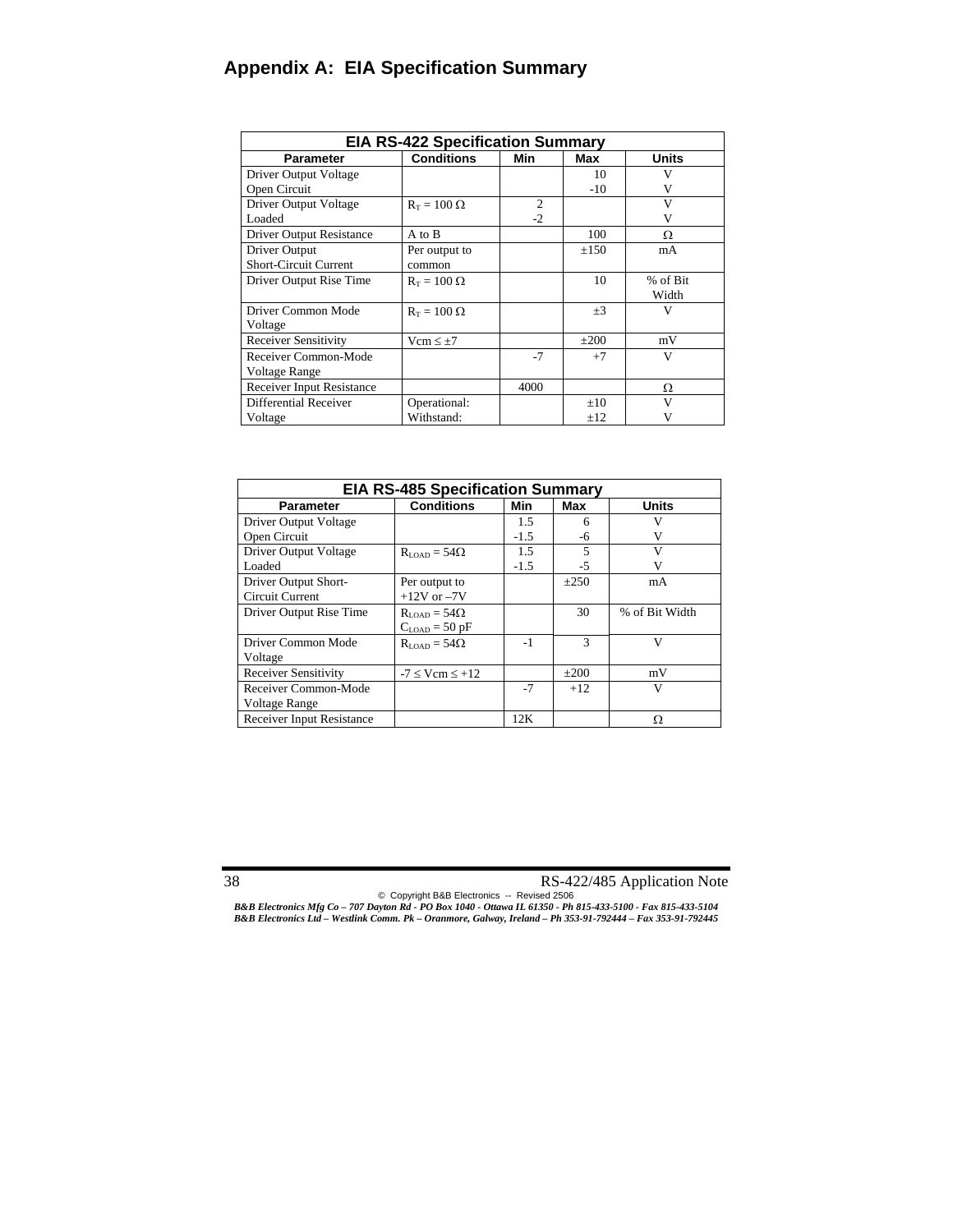| <b>EIA RS-232 Specification Summary</b> |                             |      |      |              |
|-----------------------------------------|-----------------------------|------|------|--------------|
| <b>Parameter</b>                        | <b>Conditions</b>           | Min  | Max  | <b>Units</b> |
| Driver Output Voltage Open              |                             |      | 25   | V            |
| Circuit                                 |                             |      |      |              |
| Driver Output Voltage Loaded            | $3 K\Omega \le R_{L} \le 7$ | 5    | 15   | V            |
|                                         | KΩ                          |      |      | V            |
| Driver Output Resistance,               | $-2V < V_0 < 2V$            |      | 300  | Ω            |
| Power Off                               |                             |      |      |              |
| Driver Output Short-Circuit             |                             |      | 500  | mA           |
| Current                                 |                             |      |      |              |
| Driver Output Slew Rate                 |                             |      | 30   | $V/ \mu s$   |
| Maximum Load Capacitance                |                             |      | 2500 | pF           |
| <b>Receiver Input Resistance</b>        | $3V \leq V_{IN} \leq 25V$   | 3000 | 7000 | Ω            |
| Receiver Input Threshold                |                             |      |      |              |
| $Output = Mark$                         |                             | $-3$ |      | V            |
| $Output = Space$                        |                             |      | 3    | v            |

| <b>EIA RS-423 Specification Summary</b> |                          |      |           |              |
|-----------------------------------------|--------------------------|------|-----------|--------------|
| <b>Parameter</b>                        | <b>Conditions</b>        | Min  | Max       | <b>Units</b> |
| Driver Output Voltage                   |                          | 4    | 6         | V            |
| Open Circuit                            |                          | -4   | -6        | V            |
| Driver Output Voltage                   | $R_{\rm L} = 450 \Omega$ | 3.6  | 6         | V            |
| Loaded                                  |                          |      |           |              |
| <b>Driver Output Resistance</b>         | $-2V \leq V_0 \leq 2V$   |      | 50        | Ω            |
| Driver Output Short-                    |                          |      | $\pm 150$ | mA           |
| Circuit Current                         |                          |      |           |              |
| Driver Output Rise and                  | Baud Rate $\leq 1K$ Baud |      | 300       | <b>LLS</b>   |
| Fall Time                               | Baud Rate $\geq$ 1K Baud |      | 30        | % Unit       |
|                                         |                          |      |           | Interval     |
| <b>Receiver Sensitivity</b>             | $Vcm \leq \pm 7V$        |      | $+200$    | mV           |
| <b>Receiver Input Resistance</b>        |                          | 4000 |           | Ω            |